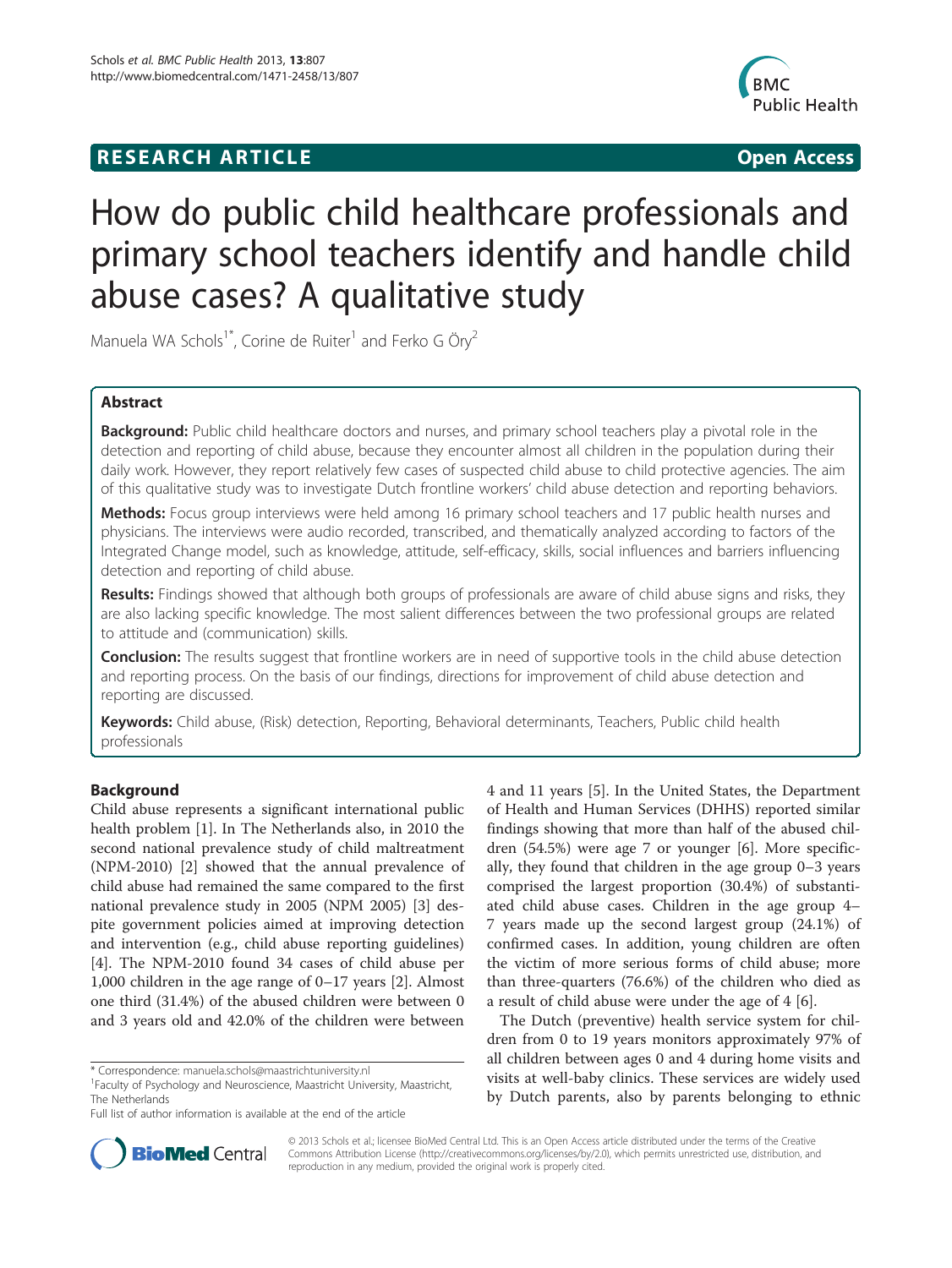minorities. Embedded in its statutory task, this system provides several standard services (e.g., vaccination, preventive health checks) aimed at protecting and promoting children's health [\[7](#page-14-0)]. Two weeks after a child is born, the public child healthcare nurse conducts a standard home visit. If necessary, additional home visits can be scheduled. The provision of treatment is not included in the basic preventive package, but public child healthcare workers can and do make referrals [[8\]](#page-14-0).

All children living in The Netherlands are obligated by law to attend school from age 5 as required in the Primary Education Act ("Wet op het Basisonderwijs"; effective as of August 1, 1985). Thus, Dutch frontline professionals such as primary school teachers and public child healthcare workers see almost all children aged between 0 and 11 years, who are the most vulnerable to become a victim of child abuse. Due to their coverage of children, primary school teachers [\[9](#page-14-0)] and public child healthcare workers [\[10](#page-14-0)] play a pivotal role in the prevention and identification of child abuse among children most at risk.

To reduce the prevalence of child abuse and its related costs and human suffering, different preventive strategies can be used, from primary to secondary to tertiary prevention [\[11\]](#page-14-0). In the present study, we will focus on primary and secondary prevention. Primary prevention includes the detection of risk factors for child abuse and the detection of cases of child abuse. For primary prevention, frontline workers need to become cognizant of child abuse risk factors such as domestic violence [\[12](#page-14-0)], parental mental health problems [[13,](#page-14-0)[14\]](#page-15-0) and poor parenting skills [[15\]](#page-15-0), and stimulate parents to seek preventive help. Secondary prevention is targeted at specific "at risk" adult and child populations. Frontline workers can use several strategies related to secondary prevention, such as monitoring the child, making referrals to (mental) health services [[16\]](#page-15-0) and reporting to child protection services.

It is generally acknowledged that the identified and reported cases of child abuse are only a small representation of the actual cases. Research shows that the underreporting of child abuse by public child healthcare nurses [[17,18\]](#page-15-0) and primary school and kindergarten teachers [\[19](#page-15-0)-[21\]](#page-15-0) is still rather common. Feng et al. found in a sample of 598 Taiwanese kindergarten teachers that "A total of 66 (11%) kindergarten teachers indicated that they had suspected at least one incident of child abuse but did not report the case" (p.126) [[21\]](#page-15-0). In addition, Goebbels et al. concluded on the basis of a study of 296 elementary school teachers that two-thirds of the nonreporters, i.e., teachers who indicated that they had ever failed to report a suspected case of Child Abuse and Neglect (CAN), had failed to report in more than one such case [[19\]](#page-15-0). With regard to the detection of child

abuse, Reijneveld et al. found that the detection of suspected physical and sexual abuse by public child healthcare workers had not increased over a period of 5 years (1996/1997-2002/2003), despite new regulations and/or good intentions [\[8](#page-14-0)]. It is hypothesized that these frontline professionals experience a number of obstacles that prevent them from detecting and reporting suspected child abuse cases adequately.

The present study aimed to investigate Dutch public child healthcare professionals' (e.g., nurses and physicians) and primary school teachers' child abuse detection and reporting behaviors and attempt to formulate directions for supporting behavioral changes. To facilitate the investigation of this complex set of behaviors, we used a theoretical framework, the Integrated Change (I-Change) model. This model describes factors (e.g., knowledge, attitude and skills) that are involved in any behavioral (change) process [[22\]](#page-15-0). The model stems from the health promotion field and comprises concepts from the Theory of Planned Behavior [\[23\]](#page-15-0), Social Cognitive Theory [[24\]](#page-15-0), the Transtheoretical Model [\[25](#page-15-0)], the Health Belief Model [\[26\]](#page-15-0), and Implementation and Goal Setting Theories [\[27](#page-15-0)]. Behavioral change processes are described as consisting of three phases: awareness, motivation, and action. The I-Change model hypothesizes that the more abilities and skills a person possesses, the more likely intentions will be turned into action. Personal and environmental barriers may negatively impact individuals' intentions, making it less likely that the intention is followed by the desired behavior. A person's intention is assumed to be directly influenced by motivational factors such as social influences, self-efficacy, and attitude. The latter refers to perceived benefits and disadvantages of the behavior in question. Self-efficacy refers to an individual's perception regarding his ability to carry out the preferred behavior [[28\]](#page-15-0). Social influences are related to perceived norms of important others with regard to the behavior (social norms) and the degree of support a person receives for carrying out the behavior (social support). The model assumes that these motivational factors are determined by a number of distal factors, including awareness (e.g., knowledge, risk perception, and cues to action), information, and predisposing factors [\[22](#page-15-0)]. At the time the present study was conducted, child abuse legislation in The Netherlands differed from that in many other countries. Unlike other countries (i.e., Australia, United States, Canada, and Taiwan) that have established mandatory reporting laws [[29](#page-15-0)], in The Netherlands, such a law has not been enacted and professionals working with children have no legal obligation to report (suspected) child abuse to the appropriate authorities. However, since 2002 there are national guidelines on reporting child abuse, comprising rules of conduct and instructions for both citizens and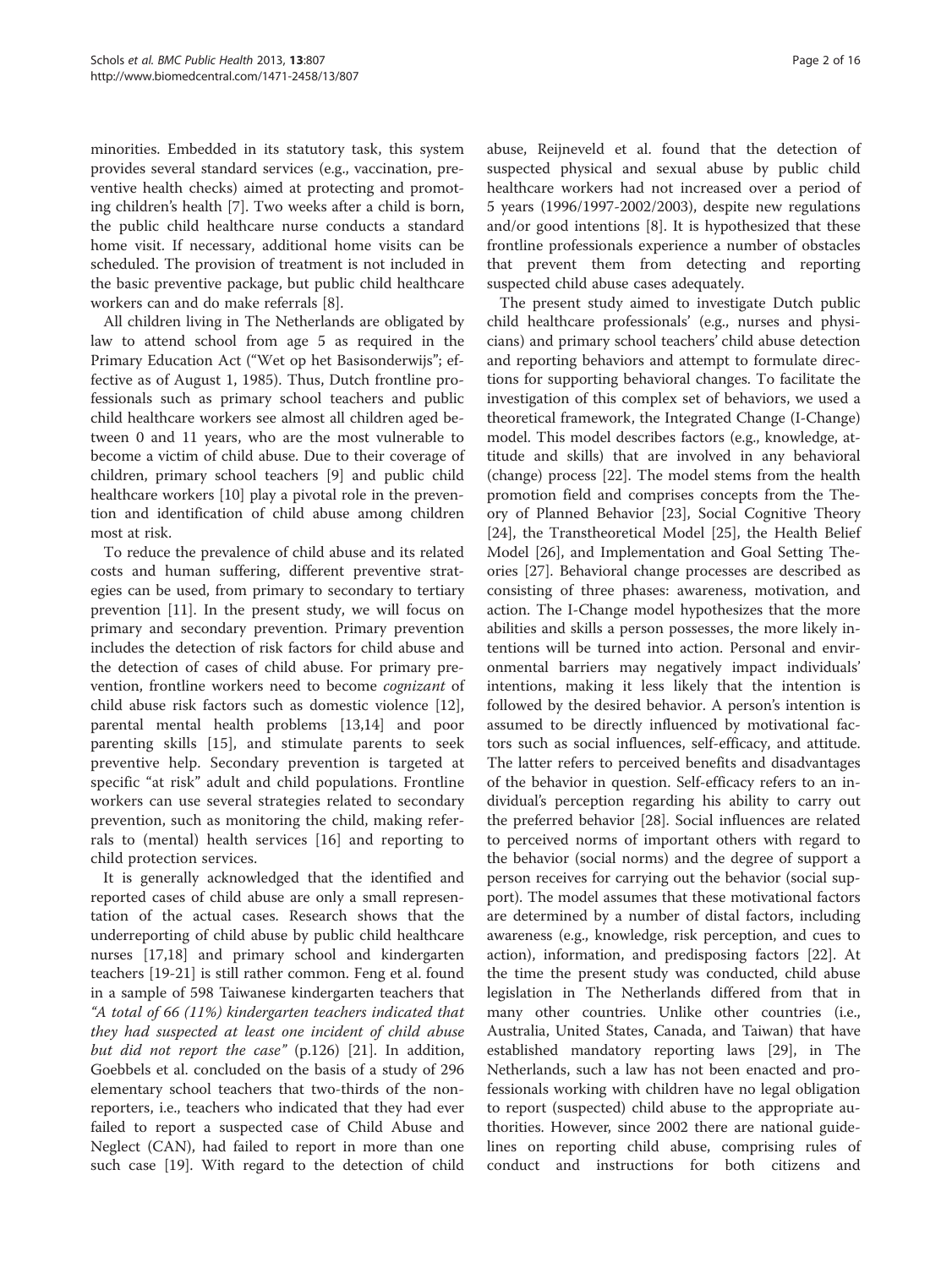professionals when they suspect or identify a case of child abuse [\[4](#page-14-0)]. According to these guidelines, teachers are responsible for detecting abuse and make abuse a subject of discussion. However, they are not responsible for acting upon signs of abuse. The latter is the task of school social workers, school psychologists, the school principal or the school director [[30\]](#page-15-0). For the preventive child healthcare system the guidelines suggest that every organization needs to employ a specific person with child abuse prevention in his/her portfolio (Dutch: 'Aandachtsfunctionaris Kindermishandeling'). This person is responsible for the implementation of the guidelines [[31](#page-15-0)].

We hypothesized that teachers and public child healthcare nurses and physicians detect and handle child abuse differently. Although public child healthcare nurses/physicians, and primary school teachers are active in frontline care and all have expertise in child development, these two types of professionals differ with regard to the frequency of their contact with children, total amount of time spent with the children, relationship to the child and its parents, the child's age, and their legal position. In comparison to other professionals, teachers spend more time in daily contact with children and they can directly observe potential changes in the child's appearance, behavior and progress, or unusual or uncharacteristic behavior that may be signs of abuse and neglect [\[32](#page-15-0)]. Teachers are also likely to develop a confidential relationship with children [\[33](#page-15-0)] and to be involved in children's disclosures about maltreatment [[34\]](#page-15-0). Teachers see children's parents, for example, during standard parent-teacher meetings regarding the child's development.

Public child healthcare nurses and doctors may observe signs of child abuse in the child's behavior and appearance and in the family's behavior, but they will also rely on knowledge acquisition from outside third parties [[35\]](#page-15-0). Their contacts with the child and his/her parents are brief and infrequent. These professionals working in the preventive child healthcare system do have a statutory obligation to signal risk factors for child abuse and parental dysfunction as required by the Public Health Act ("Wet Publieke Gezondheid"; effective as of December 1, 2008), while this is not a core task of teachers. We expected that public healthcare workers would express more positive attitudes toward child abuse *detection* and reporting compared to teachers, as a result of their statutory task to protect the welfare of children. Due to the absence of a legal obligation to report child abuse, we hypothesized that neither teachers nor public child healthcare workers would see it as their core task to report suspected cases of child abuse. Thus, the goal of the current study was to investigate frontline professionals' experiences with child abuse detecting and reporting, with a particular emphasis on the factors that may impact suboptimal detection and reporting.

### Methods

### **Participants**

The study was conducted at two Dutch local health services organizations; 'Icare' in the Province of Drenthe and 'Groenekruis Domicura' in the Province of Limburg. Also, three primary schools across The Netherlands were involved in the study. In 2009, the median disposable income for all households of the three included municipalities (i.e., Maastricht, Meppel and Assen) was 22,500, 28,100, and 27,200 euro's respectively. The median disposable income for all households in the Netherlands was 28,200 euro's [\[36\]](#page-15-0). With regard to ethnic composition, 27,150 (22.9%), 3,269 (10.2%), and 9,268 (14%) people, respectively of the people living in the included municipalities were migrants. In 2009, in total 3,287.706 migrants were living in The Netherlands. This means that the total percentage of migrants in the Dutch population was 19.9% [[37\]](#page-15-0). Thus, all municipalities in which we conducted our study had a somewhat lower average income and two of the municipalities had a lower than average representation of migrants compared to the overall Dutch population. Organizations were recruited through personal connections. We asked approval from the principal of each school to contact individual teachers for participation in our study. In addition, approval was obtained from Icare's management and a Domicura professional with child abuse prevention in his/her portfolio to approach nurses and physicians for participation in our study. Participation for both primary school teachers and public child healthcare workers was voluntary. Participants were public child healthcare nurses  $(n = 11)$ , public child healthcare physicians  $(n = 6)$ , primary school teachers ( $n = 15$ ) and a school principal ( $n = 1$ ). All participating public child healthcare workers were female. Nurses' average age was 44.5 years (SD = 9.1; range = 30–58) and their average work experience was 15.6 years  $(SD = 5.5; \text{range} = 7-25)$ . Public child healthcare physicians had an average age of 45.7 years  $(SD = 6.3; range = 33–50)$  and 15.6 years of work experience  $(SD = 7.5;$  range = 2.5-23). The group of primary school teachers consisted of 13 female and 3 male participants, including one school principal with an average of 21.3 years of work experience (SD = 12.9; range =  $2-40$ ). Their average age was  $43.3$  years  $(SD = 12.6;$  range  $= 24-59$ ). Some of the teachers were also employed as a remedial teacher. The groups did not differ significantly with regard to age and years of work experience.

### Procedure

Participants were recruited through an announcement via e-mail or a hard copy leaflet, distributed at the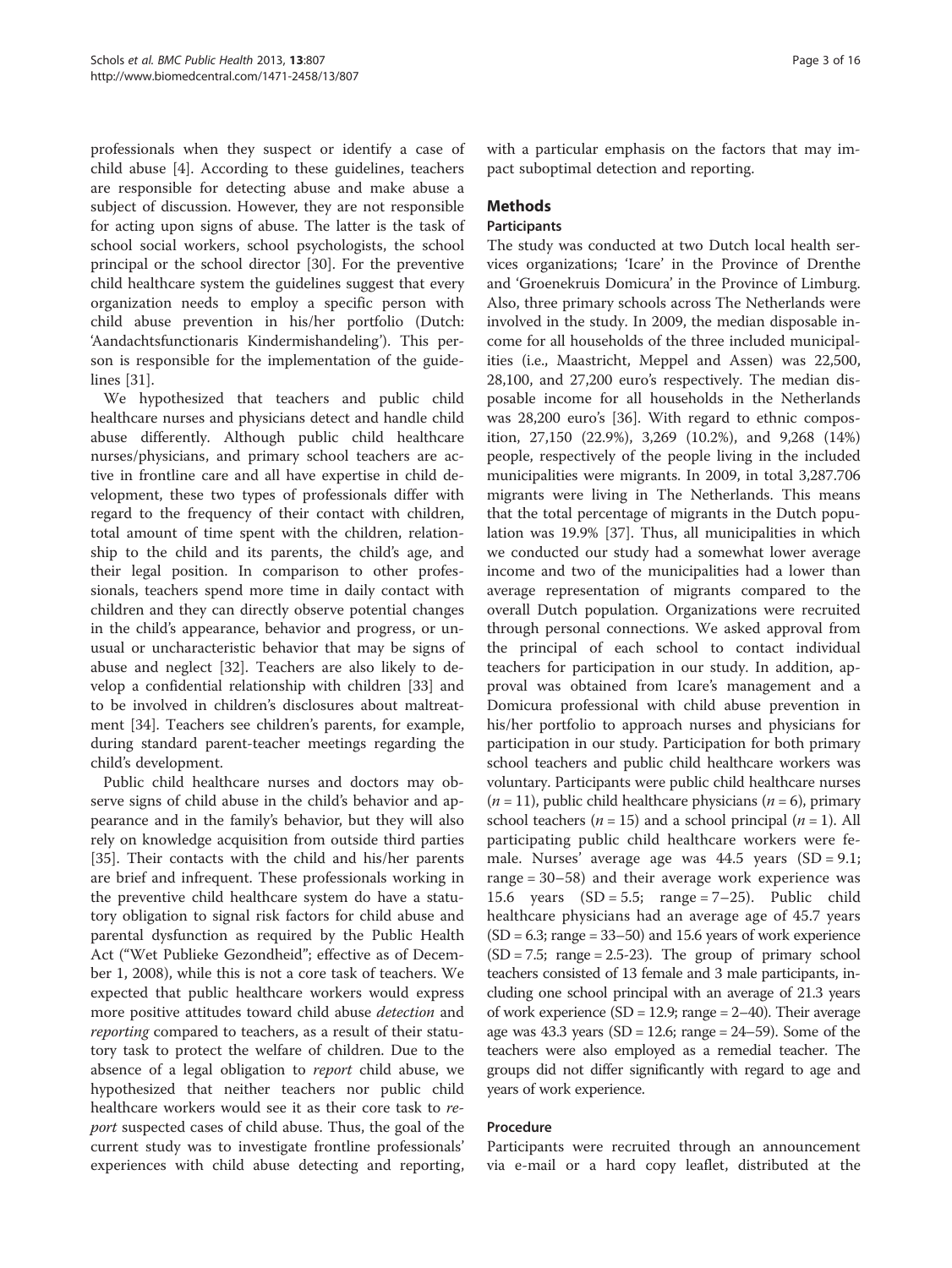participating schools and the local health services organizations, stating that researchers were looking for teachers and public child healthcare workers who wanted to talk about their experiences with child abuse cases they encounter in their daily work. The announcement explained that the results would be used in the development of a child abuse detection tool. During the years 2010–2011, the Mini-CARE method was developed and implemented in the preventive child healthcare in the Province of Flevoland. The findings of a validation study of this tool are forthcoming (Schols, de Ruiter, Broers, Kok: Early detection of child abuse risk by community nurses: Development and initial validation of a questionnaire for parents and a nurse-rated tool, in preparation). Written informed consent was obtained from all study participants. All were assured of confidentiality for themselves and their clients (children and families) discussed during the interview. Ethical approval for this study was obtained from the Ethical Committee of Psychology of Maastricht University (number ECP-81 14-04-2009-2).

The choice for the focus group interview method was based on the topic; the handling of (suspicions of) child abuse in daily work. Focus groups are advantageous, because they make it possible to gain insight into the sources of complex motivations and behaviours [[38\]](#page-15-0). In addition, focus groups are a useful data collection method for investigating social norms as well as the diversity of perspectives of subgroups on a specific topic [[39\]](#page-15-0). Moreover, participants can react and discuss topics and provide comments on each other's statements. Focus group interviews were conducted based on participants' profession; primary school personnel (i.e., teachers and school principal) and public child healthcare professionals (i.e., nurses and physicians). Thus, the focus groups were as homogeneous as possible and therefore it was possible to explore the opinions and experiences of the subgroups under investigation.

Groups comprised of 5 to 6 participants. In total, six focus group interviews were held; three among primary school personnel and three among public child healthcare professionals. The average duration of the interviews was 90 minutes (range = 78–112 minutes). Two trained interviewers led the focus group discussions at the public child healthcare workers' workplaces and at the primary schools. A set of interview topics was used to guide the discussion. Interview topics were derived from the existing research literature on child abuse detection and reporting. Topics were divided into three main topics: signs of child abuse, the value of a child abuse (risk) detection tool and dealing with signs of child abuse (e.g., responsibility issues with regard to detecting and reporting of child abuse; see Additional file [1](#page-14-0) for the interview questions). Open ended questions allowed participants to speak freely about their opinions, attitudes and experiences. The first author of this article was present at all focused group meetings. All interviews were audio-recorded and transcribed verbatim.

### Data analysis

After transcription, the researchers reviewed the interviews several times. Themes and issues that were present in the interviews were discussed. An in-depth thematic analysis to identify key issues was undertaken by the first author, which means that she independently developed a codebook based on the themes and issues that arose in the interviews. The I-Change model was used as a theoretical framework in identifying key issues. Emphasis was placed upon the subjective perspectives of the teachers and public child healthcare workers, because we were interested in their experiences with the detection and reporting of child abuse. Areas of consensus and disagreement between individual participants and between the two professional groups were particularly highlighted. Then, the conceptualisation of the themes was discussed with the second author. In case of disagreement, consensus between the researchers was reached by discussion. The final step in the data analysis concerned the selection of representative quotations to illustrate the views and attitudes stated by the participants. All quotes were translated from Dutch by the first author. During this process, the focus was on retaining the verbatim character of the original statement.

### **Results**

## Primary school teachers

According to the I-Change model, the awareness stage is influenced by several information factors, such as the source of information and *predisposing factors* (e.g., cultural factors), and arises through the level of knowledge, the presence of cues to action and the perception of risk [[22\]](#page-15-0). Table [1](#page-4-0) provides an overview of the results as related to the awareness stage of the I-Change model.

Cues to action The results show that teachers become aware of alleged child abuse cases through different cues to action, such as actual signs of child abuse (e.g., bruises) or worrying family situations (e.g., divorce) from different *sources*, including the child, the child's parents, other children's parents, the police, the child's friends, former schools the child has attended, neighbours, colleagues, local network, and school social workers. Teachers indicated that the child's behaviour plays an important role in the awareness process of (possible) cases of child abuse. One teacher noted: "Some children are very withdrawn, very anxious, or very present in the foreground. These behaviours differ per child, but it is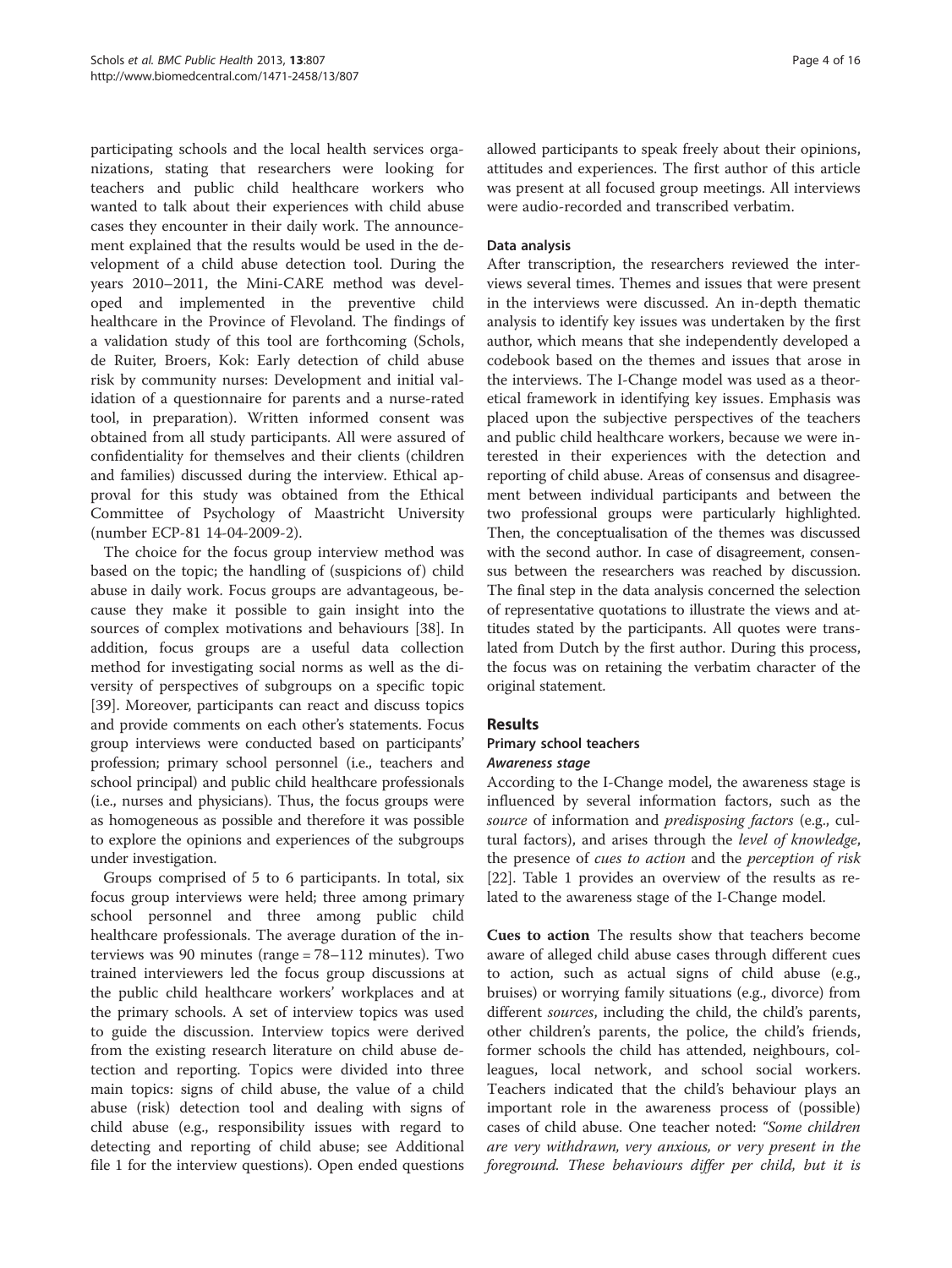|                                       |                                                                                                  | <b>Teachers</b>                                             | Nurses and physicians                                          |  |
|---------------------------------------|--------------------------------------------------------------------------------------------------|-------------------------------------------------------------|----------------------------------------------------------------|--|
| <b>Determinants</b><br>I-Change model | Key themes                                                                                       | Sub themes                                                  | Sub themes                                                     |  |
| Cues to action                        | Actual action cues                                                                               | Signs of abuse                                              | Signs of abuse                                                 |  |
|                                       |                                                                                                  | • Various sources of abuse signs                            | • Various sources of abuse signs                               |  |
|                                       |                                                                                                  | • Child is an important source in<br>child abuse detection  | • Preschool is an important source in<br>child abuse detection |  |
|                                       | Intuition                                                                                        | • Starting point of child abuse<br>detection                | • Starting point for systematic<br>investigation               |  |
|                                       |                                                                                                  | • Precedes recognition of actual<br>signs                   |                                                                |  |
|                                       | Investigation strategies for confirming action cues<br>$(\rightarrow$ See Table 3; Action plans) | • Observing parents, child, and<br>parent-child interaction | • Direct observation of parents and<br>child                   |  |
|                                       |                                                                                                  | · Building relationship with parents                        | • Building relationship with parents                           |  |
|                                       |                                                                                                  | • Talking to parents and/or child                           | • Collecting collateral information                            |  |
|                                       |                                                                                                  |                                                             | • Conducting home visits                                       |  |
|                                       |                                                                                                  |                                                             | • Monitoring and registration                                  |  |
| Knowledge                             | Knowledgeable                                                                                    | • Definition of child abuse                                 | • Definition of child abuse                                    |  |
|                                       |                                                                                                  | • Different types of abuse                                  | • Different types of abuse                                     |  |
|                                       | Lack of knowledge                                                                                | • Theoretical and practical<br>knowledge                    | • Theoretical and practical knowledge                          |  |
|                                       |                                                                                                  | • Lack of education                                         |                                                                |  |
|                                       |                                                                                                  | • Need for (more) high quality<br>education programs        |                                                                |  |
| Risk perception                       | Underestimation risk of neglect                                                                  | • Subjectivity of norms and values                          | • Subjectivity of norms and values                             |  |
|                                       |                                                                                                  | · Identification with parents                               |                                                                |  |
|                                       |                                                                                                  | • Other justifications for<br>underestimating abuse risk    |                                                                |  |

### <span id="page-4-0"></span>Table 1 Determinants of awareness of professionals, as categorized by the I-Change model

behaviour that stands out or behaviour that does not feel right". In specific, sudden changes in the child's behaviour or remarkable behaviour could serve as an indicator as well. Another teacher said: "If a child suddenly shows a huge behavioural change or suddenly becomes hyperactive, then our feelers should get activated. This doesn't immediately mean that child abuse is present, but it could be an indication. I do think it is important that we are attentive to these signs". However, teachers also stated that not all abused children display signs of abuse. An explanation for this could be that children experience the school as a safe place or due to "super-coping" of the child. The latter means that the child has found a way to cope with the adverse home situation or to compensate for parental deficits and has therefore become self-sufficient. In addition, teachers stated that children's loyalty to their parents makes it difficult to detect child abuse. Teachers argued that especially in case the child does not display any signs of abuse, information from the other sources mentioned above, such as police and previous schools, becomes extremely valuable for

detecting child abuse. The local care network, including public child healthcare workers, other teachers, the police, is also of great importance, since teachers acknowledged that they fail to see signs of abuse: "I sometimes think: Am I not looking carefully?" Neighbourhood or local police officers who spend most of their working hours in an assigned district were seen as a valuable source, because they know a lot about the families living in their district. In addition, teachers stated that they take action cues from the police more seriously than, for example, a child's statement of abuse. Teachers argued that children sometimes make up things. Therefore, teachers are more hesitant to act upon the latter signs of abuse, because they are afraid to falsely accuse parents (false positives). This also leads to teachers' caution with regard to interpreting signs of abuse: "In case a child does not want to be touched, you have to be careful putting a label on it immediately".

Besides the identification of actual signs of abuse and worrisome family situations, teachers indicated that their gut feeling that something is wrong with the child - so-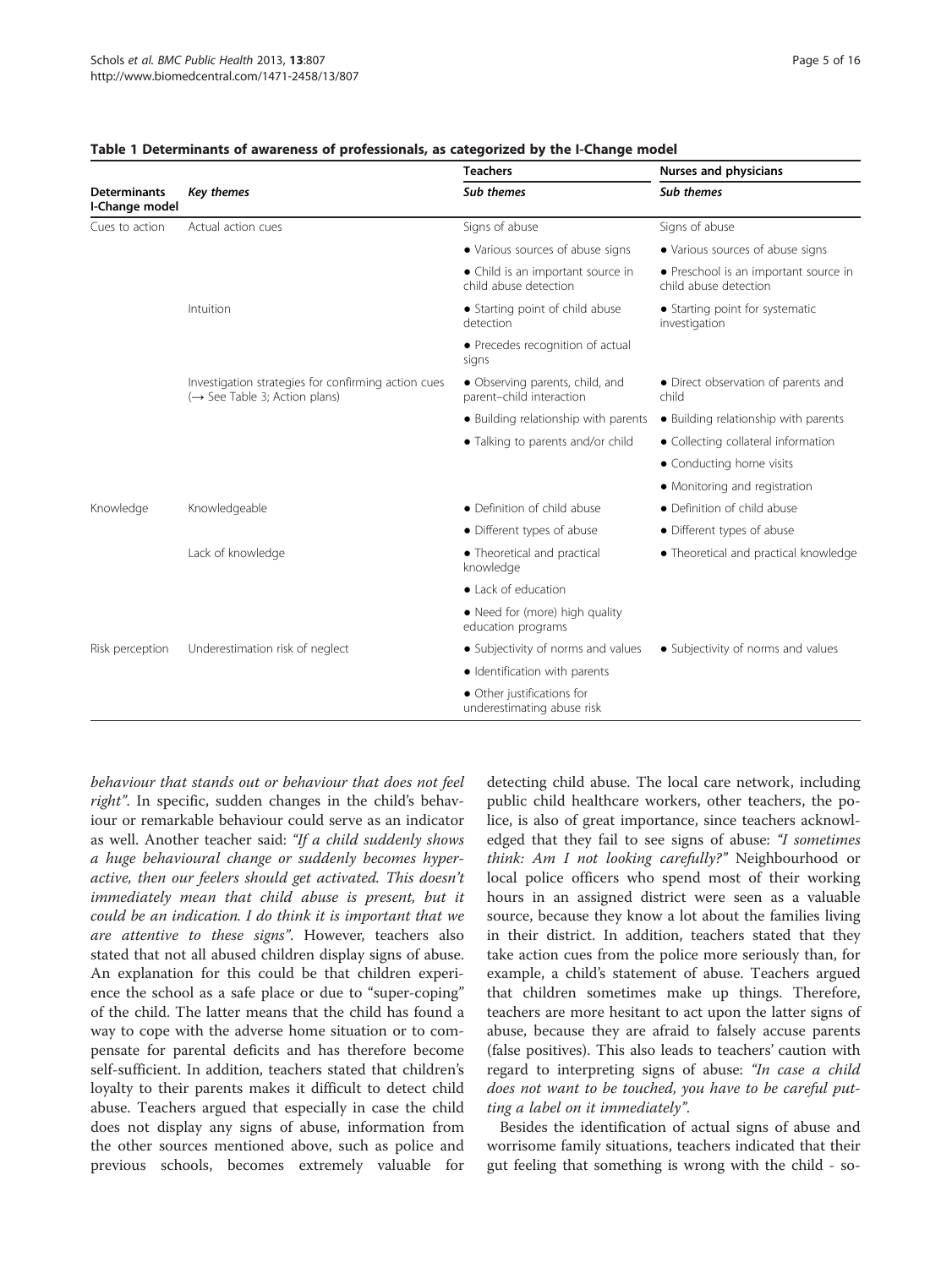called intuition - was another cue to action and was viewed as the starting point of child abuse detection. More specifically, this feeling often precedes the recognition of actual signs of abuse and activates teachers to investigate the source of their feeling of discomfort. Teachers argued that intuition develops through someone's previous experiences: "I have learned over the past few years to pay more attention to the feeling that something is wrong with a child than to bruises on a child's body. Subsequently, you have to investigate what causes this feeling of discomfort". Investigation strategies teachers mentioned included: observing the parents, the child, and the parent–child interaction, and talking to the parents and/or the child. Teachers reasoned that observing the parent–child interaction is possible only in young children, because when children become older their parents do not bring them to school anymore. Investment in the relationship with parents was also seen as an important strategy in the detection phase of child abuse and to motivate parents to accept help.

Level of knowledge Knowledge is regarded as an important factor for the identification of child abuse and comprises knowledge of, for instance, the definition and baseline rates of child abuse, signs of child abuse, and child abuse reporting procedures. Teachers were cognizant of the different types of child abuse; physical abuse, emotional abuse (e.g., being witness to domestic violence, overprotection), physical neglect (e.g., no proper clothes, inadequate food), emotional neglect (e.g., lack of attention; discontinuity of care), and sexual abuse. In addition, teachers viewed the repetitiveness of the abusive behaviour as a core characteristic of child abuse. Teachers considered the definition of child abuse not as an unambiguous fact. They indicated that in the decision process of what constitutes child abuse and whether or not child abuse is present, social and cultural factors, such as their own upbringing, complicate this process. Some teachers expressed that they would like to gain more knowledge in the areas of child neglect and child emotional abuse, perhaps because these forms are less obvious.

However, teachers were experiencing a lack of knowledge of signs of abuse, baseline rates of abuse, and child abuse reporting procedures. Although teachers indicated to become aware of child abuse by paying attention to the child's behaviour, one teacher illustrated a child sexual abuse case in which signs of abuse were not interpreted correctly and/or linked to the possibility of abuse. She reported in an emotional voice: "I have to admit honestly that in this case I probably have been very naïve. I never thought of child sexual abuse. I still think about this case very often. That I did not think of sexual abuse. I just thought that it was a badly raised

child and it did not cross my mind that there could be something really wrong". Awareness of the baseline rates of child abuse is lacking as well. This was demonstrated by the following remark of a teacher: "I would be disappointed if we are suddenly specialized in identifying child abuse, because that would imply that child abuse is very common". Since statistics show that in The Netherlands in every classroom probably at least one child is a victim of child abuse, this illustrates some teachers' lack of knowledge regarding base rates. However, this lack of awareness was not true for all teachers. One remedial teacher admitted that he obviously must have missed cases of child abuse during his daily work. In addition to theoretical knowledge of child abuse, practical knowledge also plays an important role in the child abuse reporting process. Practical knowledge refers to knowledge acquired through previous experience. Teachers indicated that this type of knowledge is important because there is a lack of attention to child abuse issues, including the practice of communication skills, in their education. Teachers stated that available post-graduate education programs on child abuse did not always address their particular needs. In their opinion, examples used during these training programs often do not reflect reality. According to one teacher, the awareness of child abuse could be increased by using video recordings, inviting someone who was a victim of child abuse and an expert with ample professional experience in handling alleged cases of child abuse.

Risk perception Regarding risk perception, some teachers stated that they do not always want to fully acknowledge the seriousness of a child's situation. To justify the situation, it seems that they try to make up excuses for the parents as well for themselves: "You can only do something when the child is in your class". Teachers also have a tendency to identify with parents who have limited financial means: "The parents themselves might not perceive it as abuse, because they are doing their best and maybe they just cannot do better". Thus, teachers might tend to underestimate the risk of neglect. One teacher exemplified: "This was a case in which some teachers thought that neglect was present. Then we also visited the mother at home and she also indicated that it was all difficult for her, but how she was able to cope with the situation of having seven children as a single mother". Another teacher responded to this remark: "And if she does this in a very loving way, than this situation might be better than say a lawyer who is verbally aggressive towards his child all the time". Teachers tend to hide behind norms and values which they apply differently to different people and which are not objective. They use this ambiguity as a justification to not act upon perceived signs.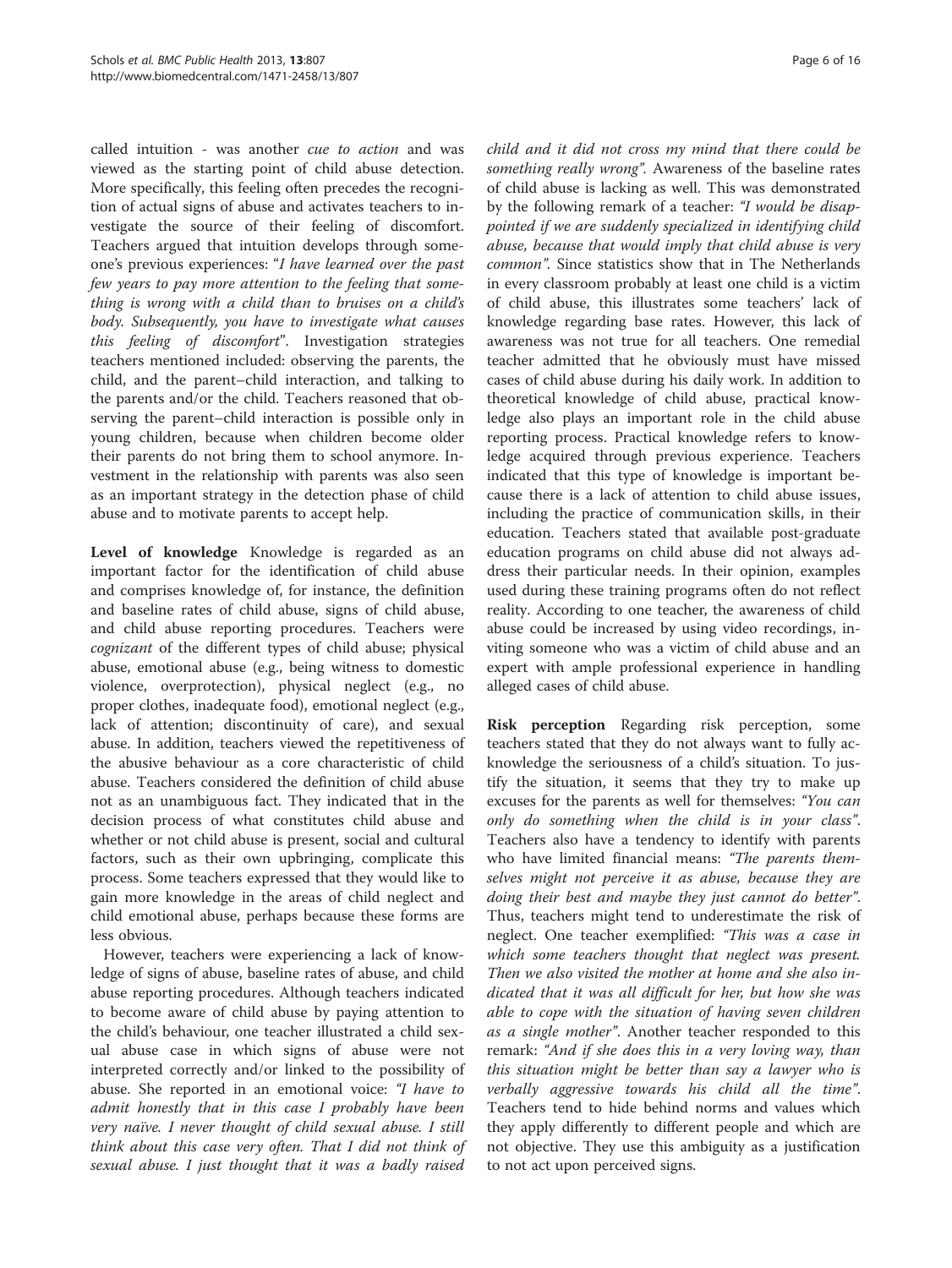<span id="page-6-0"></span>The I-Change model hypothesizes that a person's intention to perform a specific behaviour is influenced by several motivational factors such as attitude, social influences, and efficacy. Table 2 describes the results of this study as related to the motivation stage of the I-Change model.

Attitude Although most teachers see it as their job to detect signs of child abuse, not all teachers agree upon their responsibility to act upon these signs and have the intention to report suspected child abuse cases to child protection services. For Dutch teachers it is quite unusual to report child abuse cases to child protection [[30\]](#page-15-0). Mostly, teachers report their suspicions of child abuse cases to the principal of their school. One teacher said: "If we get more responsibilities in this, we will get deeper into this and I am not sure how I would handle this. Then, I will take it home, but this will not make me happier".

Teachers reported several experiences of reporting suspected cases of child abuse and agreed that the result of reporting was not always positive for the child and its family. Teachers were lacking confidence in follow-up care for parents and the child. One teacher gave an example of professionals' reluctance to act: "…child welfare agency. These professionals often hide behind the excuse that parents do not have a request for help. We think that the child is the request for help". Thus, the results imply that not only teachers are hesitant to act upon their suspicions, but that also child abuse reporting centres do not act adequately. Teachers' distrust in child welfare is fueled by the presence of waiting lists, discontinuity of care, bureaucracy, vague communication, lack of follow up, and the delayed start of actual care. Teachers' frustration about failing care is exemplified by the next quote: "The child's condition becomes worse. You see that child. That child slips through your fingers. You can hear the child screaming for help, but you cannot do anything".

With regard to the consequences of reporting child abuse, some teachers argued that the situation of the child after the report may even become worse, for example, parents might move to another region as an escape or the foster care offered is not adequate. Teachers suggested that there should be one organization that bears responsibility for the care of the child and its family, and the teacher should be kept informed. Teachers stated that a report to child protection could not only result in negative consequences for the child, but also for themselves: parents may blame the teacher and can become aggressive: "It was reported once by the school

| <b>Determinants</b><br>I-Change model | <b>Key themes</b>                                      | <b>Sub themes</b>                                                         | Sub themes                                                                   |  |
|---------------------------------------|--------------------------------------------------------|---------------------------------------------------------------------------|------------------------------------------------------------------------------|--|
| Attitude                              | Responsibility                                         | • Feeling responsible for detecting signs                                 | • Feeling responsible for monitoring,<br>motivating parents, and reporting   |  |
|                                       |                                                        | • Not feeling responsible for reporting child<br>abuse                    |                                                                              |  |
|                                       | Negative aspects                                       | • Negative outcomes of reporting for child,<br>family and teacher         | • Dissatisfaction with quality, speed and<br>continuity of care              |  |
| Social influences                     | Support systems                                        | • Internal and external sources of support                                | • Internal and external sources of support                                   |  |
|                                       |                                                        | • Direct colleagues largest source of support                             | • Direct colleagues largest internal support<br>system                       |  |
|                                       |                                                        |                                                                           | • Preschools important source of external<br>support                         |  |
|                                       | Types of support                                       | • Emotional support                                                       | • Emotional support                                                          |  |
|                                       |                                                        | • Support in detecting and checking signs                                 | • Support in checking signs                                                  |  |
|                                       |                                                        | • Talking to parents about suspicions of abuse                            |                                                                              |  |
|                                       | Lack of support                                        | • Need for formal embedding of child abuse<br>issues in the school system | • Little resources for addressing child abuse at<br>the organizational level |  |
|                                       |                                                        | • Child abuse reporting agencies and care<br>providers                    | • Child abuse reporting agencies                                             |  |
| Self-efficacy                         | Low self-efficacy<br>(See Table 3; Performance skills) | • Talking to (highly educated) parents                                    | • Talking to (highly educated) parents                                       |  |
|                                       |                                                        | • Motivating (highly educated) parents                                    | • Detecting emotional abuse                                                  |  |
|                                       |                                                        | • Interpreting signs                                                      |                                                                              |  |
|                                       |                                                        | • Talking to children                                                     |                                                                              |  |
|                                       |                                                        | • Communication tool makes it safer to talk to<br>parents                 |                                                                              |  |

Table 2 Determinants of motivation of professionals, as categorized by the I-Change model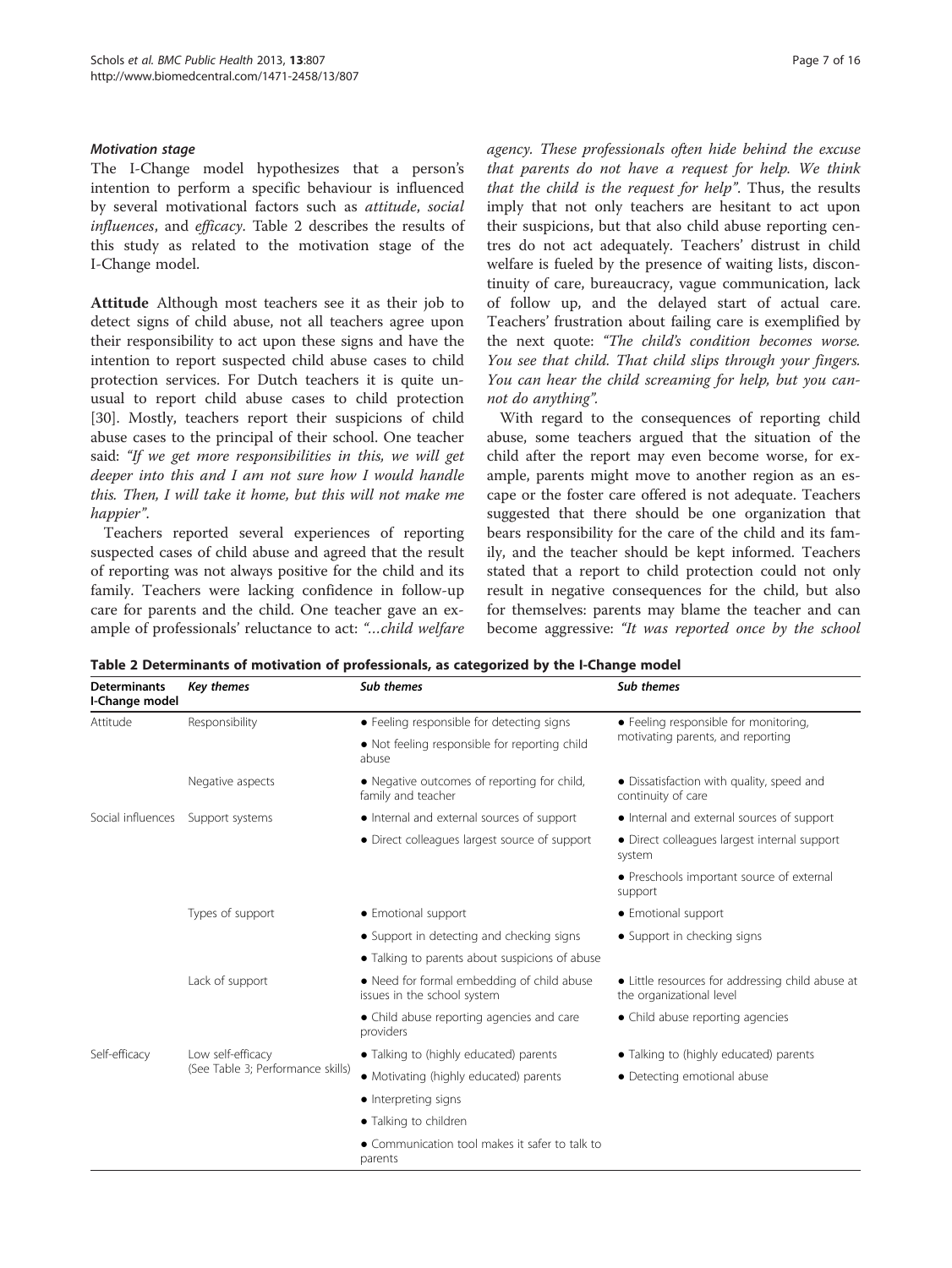and then a teacher and I (remedial teacher) got blamed for this. At that time, it went well for a year and when it went wrong again we had to discuss it with the parents yet again".

Social influences A person's motivation is also affected by social influences, including the support an individual receives in carrying out the behaviour. We asked teachers in what way they receive support in the child abuse reporting process. Several support systems, including internal and external sources of support, were mentioned. Internal sources of support included the school principal, colleagues, the school social worker, and remedial teachers. Direct colleagues were regarded as the largest source of support. This support included emotional support, support in detecting and checking signs of abuse, and in talking to parents about suspicions of child abuse: "It is especially nice if you have two teachers per class, because then you are able to test your view and to discuss this view with your colleague. You can also check your view with the remedial teacher of the school or in the entire school team. Or you can ask the previous teacher about the child's behaviour. If the specific behaviour was not present in the past this could reinforce your observation that something is wrong". With regard to organizational support, teachers expressed a need for formal embedding of the handling of child abuse in the school system: "That we do not pay attention to this phenomenon only this year, but that we structurally address this phenomenon: a) we will keep our knowledge up to date and b) the child abuse detection tools are part of the teaching resources".

Teachers reported that their experiences with the official child abuse reporting agencies, an external source of support, were both positive and negative, depending on the contact they had. One remedial teacher said: "Very positive and very negative. Positive experiences relate to the person at the other end of the phone. We have had a person working at the child abuse reporting agency who was very committed and who acted instantly which was officially not allowed, but we also had people who acted according to the rules and said: I will consider it and you will hear from us again. Consequently, you do not hear from them anymore". Experiences with other care providers were not always positive either. Teachers expressed they sometimes did not feel taken seriously by care providers. Other external sources included local policemen, the school doctor, and the local care network. The local care network lowers the threshold to contact professionals from this network, because teachers already knew them from previous network meetings.

Self-efficacy Concerning self-efficacy, which refers to an individual's perception of his/her ability to carry out the behaviour in question, the results showed that teachers do not feel confident about communicating with parents, talking to children, and detection and interpretation of signs of abuse. Teachers argued that children's loyalty to their parents makes it difficult to talk to children about suspicions of abuse. With regard to concerns about the well-being of the child, teachers have difficulties confronting parents with these concerns: "I had a conversation with divorced parents. They came together to the school for a parent-teacher meeting. So I said very positively: 'I am glad that you came together'. But it was not going well with this girl, because this girl was arriving in tears at home or at school on Mondays. So, I expressed this concern to the parents and asked them: 'What can we do about this?' The next thing that happened was that parents got into an argument right in front of me. Then, I asked myself: What am I going to do with this? You just do not know what to do". In particular, teachers find it difficult to deal with highly educated and assertive parents and with parents who tend to lie; they find it difficult to motivate these parents. Teachers hoped that a child abuse communication or detection tool would help them be more objective and neutral in their conversation with parents and that such an instrument would make it safer for them to talk to parents about their concerns.

The final stage of the child abuse reporting process is the action stage. According to the I-Change model, positive intentions with regard to a particular behaviour do not automatically lead to the desired behaviour. Additional factors, which determine the onset of behaviour, are action planning, goal setting, and performance skills. See Table [3](#page-8-0) for an overview of the thematic analysis of concepts related to the action stage of the I-Change model.

Performance skills When teachers were asked what they needed in order to deal more effectively with child abuse in their daily work, they clearly expressed their need for practice in communication skills. Video recordings of practice conversations could have added value. Teachers indicated that they have difficulty finding the right words in their dialogue with parents: "Sometimes you hear something from someone else and you think: 'I should have had this sentence in my mind'". In addition, they are in need of directions to deliver a bad news message and how to motivate parents who don't see anything wrong. Teachers expressed they also want to learn to discuss child abuse with children. This is important for teachers, because they have the abused child in their class, which implies that teachers' care for the child does not stop after making the report.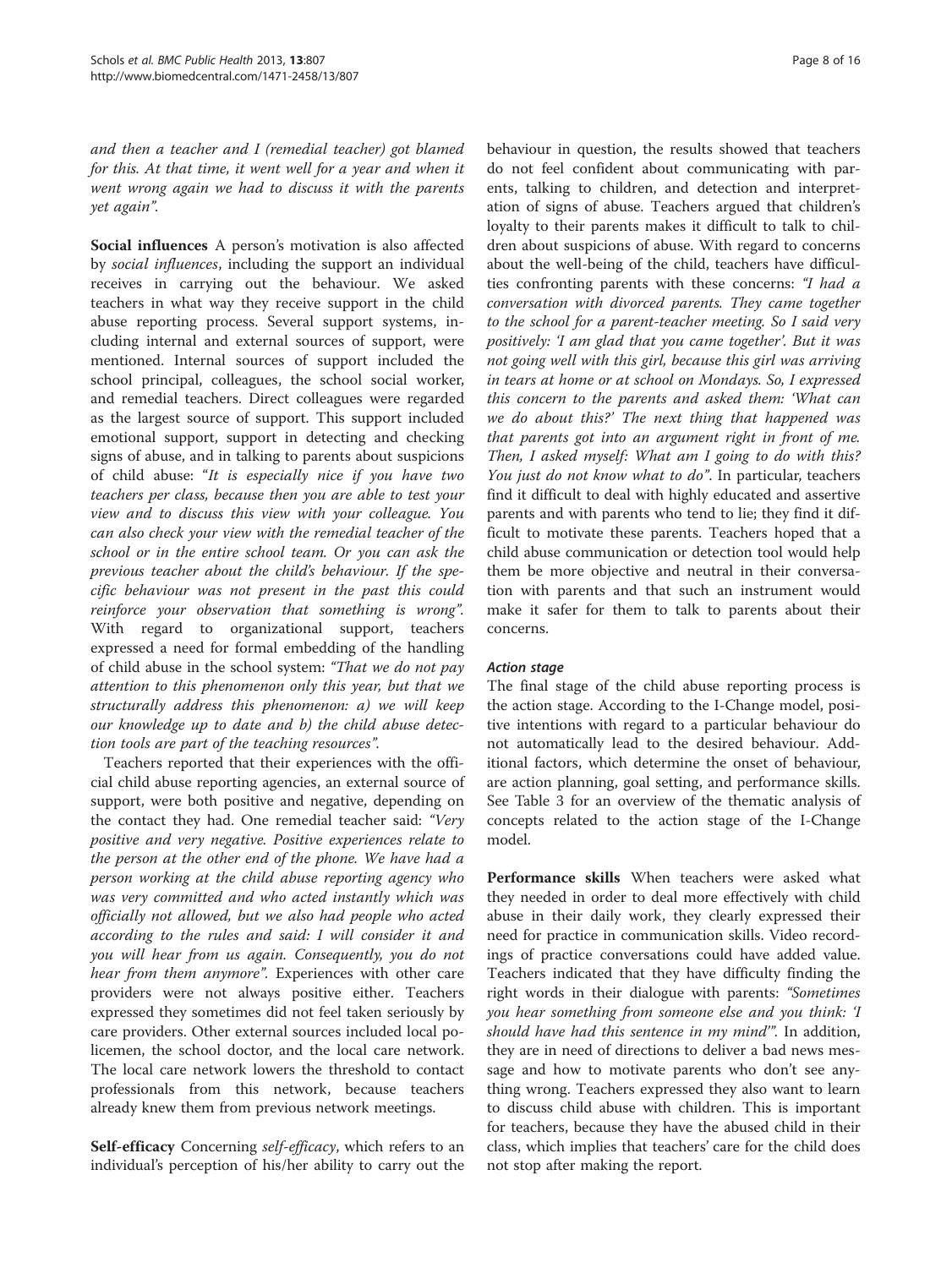|                                       | Key themes                                         | <b>Teachers</b>                                         | Nurses and physicians                                                         |  |
|---------------------------------------|----------------------------------------------------|---------------------------------------------------------|-------------------------------------------------------------------------------|--|
| <b>Determinants</b><br>I-Change model |                                                    | Sub themes                                              | Sub themes                                                                    |  |
| Performance<br>skills                 | Lack of communication skills                       | • Communicating bad news to<br>parents                  | • Clarification and communication of gut feeling                              |  |
|                                       |                                                    | • Involving children in conversation                    | • Handling unmotivated parents                                                |  |
|                                       |                                                    |                                                         | • Dealing with parents who display aggressive<br>behaviour                    |  |
| Action plans                          | Lack of strategy for acting upon<br>signs of abuse | • Need for consultation in case of<br>suspicions        | • Need for direct consultation with colleagues during<br>the complete process |  |
|                                       |                                                    | • Need of clear guidelines with<br>regard to procedures |                                                                               |  |
| <b>Barriers</b>                       | Internal barriers                                  | • Teachers' feelings of quilt towards<br>children       | • Relationship with parents creates a blind spot                              |  |
|                                       |                                                    | • Fear of parents' reaction to the<br>report            | • Maintaining relationship with parents                                       |  |
|                                       |                                                    | • Fear of false positives                               | • Personal fears (for asking sensitive questions)                             |  |
| <b>External barriers</b>              |                                                    | • Privacy laws                                          | • Safety risks for the professional                                           |  |
|                                       |                                                    | • Parents' control in accepting help                    | • Small distance between nurses' work district and                            |  |
|                                       |                                                    | • Impossibility to report anonymously                   | their home                                                                    |  |

### <span id="page-8-0"></span>Table 3 Determinants of action of professionals, as categorized by the I-Change model

Action planning With regard to *action planning*, teachers mentioned that they are in need of clear guidelines with regard to procedures, steps that need to be taken, and persons with whom concerns can be discussed. Consultation with either child abuse reporting agencies, other child welfare agencies or a competent social worker could be supportive as well. Within this context, competency refers to having knowledge of the local social infrastructure map, because this is changing continuously, according to teachers.

Barriers Teachers reported several barriers which heighten the threshold for child abuse reporting, including feelings of guilt towards the children, the impossibility to report abuse anonymously according to Dutch statutory law, fear of parents' reaction to the report, parents' control (within the voluntary scope of accepting help), privacy laws, and fear of false positives. Parents' control becomes an issue when parents are unmotivated, because parents have to give permission for the start of help. Due to their daily contact with children and their specific position, teachers often struggle with the dilemma how long they have to try to collaborate with parents in case of worries. An example was described by one of the teachers: "I asked parents why they let their four-year old child go to school alone by bike along the water. I will call the parents when the child is 5 minutes late, but who knows by then we might already have been 15 minutes too late". Feelings of guilt relate to situations where children are taken from the home. Teachers explained how the impossibility to report anonymously

can form a barrier: "But if you have the child in your class, then it is most likely that you were the one that made the report to the school's principal. That is how people think". In addition, they experience the impossibility to report anonymously as a barrier, because they have to inform the parents that they are going to make a report.

# Public child healthcare workers

Table [1](#page-4-0) gives an overview of the results as related to the awareness stage of the I-Change model for the public child healthcare professionals.

Cues to action With regard to child abuse risk factors, physicians mentioned that the presence of risk factors does not automatically mean abuse is currently taking or is going to take place in the future, and indicated this as a complicating factor in child abuse prevention. Therefore, not only the detection of child abuse, but the process (e.g., discussing the risks of certain behaviours with parents) starting with the detection of risk factors plays an important role in their work as well. According to the workers, signs of abuse can originate from different *sources*: the child (e.g., physical signs, behavioural signs), the child's social environment, the child's parents, other professionals (e.g., day-care workers, nursery school teachers), and volunteers involved in high risk families. An example of a child's behaviour that could lead to suspicions was given by one of the nurses: "An anxious child, but also a child who clambers onto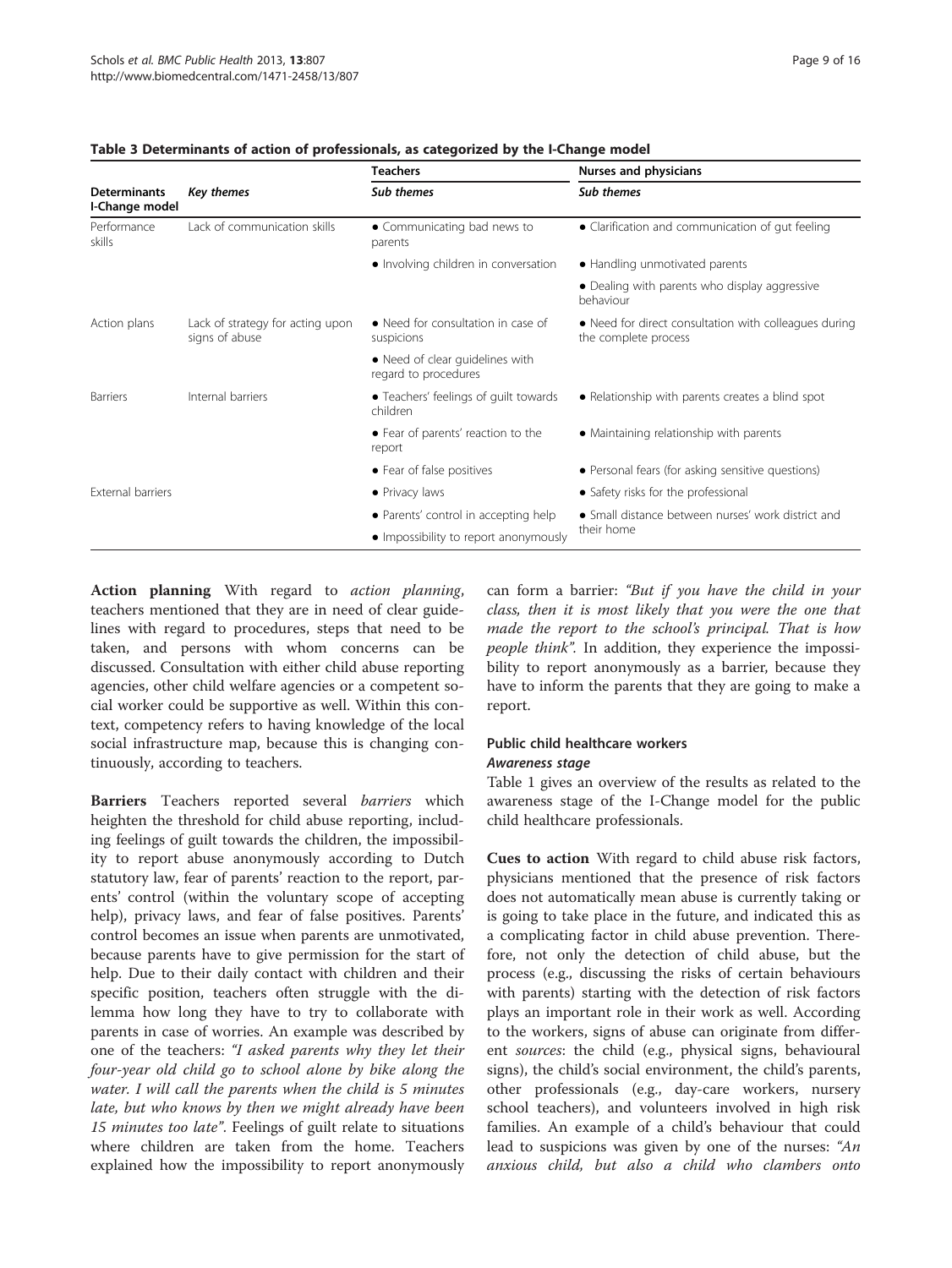everybody's lap". However, professionals stated that not all abused children display signs: "I had a case in which a baby did quite well, but the surrounding gave so much signs and facts that something was wrong". This can serve as a complicating factor in the child abuse detection process since several nurses tended to regard signs originating from the child as the most important action cues. Notwithstanding, another nurse decided on the basis of parental signs that steps needed to be taken; "But that was not difficult. There were two young children in the family and there were problems with aggression and alcohol. Acting upon this was not difficult at that time. I just took that step, because this was not something that was going to solve itself". Some nurses argued that they became aware of abuse mostly through parental signs (e.g., alcohol and/or drug abuse; overburdening) and family factors (e.g., poverty, divorce, living conditions) rather than through signs from the child. Public child healthcare workers argued that preschool was an important source of information in the detection of abuse, because day-care workers see the children regularly. Nurses and physicians indicated that it is important to encourage parents to sign their child up for preschool facilities, not only because the child benefits from preschool, but also for early detection purposes. Public child healthcare workers emphasized the importance of regular contact with other care providers (collateral sources) aside from their contact with parents.

Besides the presence of actual cues to action, nurses refer to their intuition as an unconscious, automatic and important aspect in child abuse detection: "It happens often to me that things happen in a flash and then I do not know what I have noticed specifically, but I do have this gut-feeling that something is wrong". In case nurses experience these intuitive feelings that something is wrong with the child, their next step is an attempt at objectifying these feelings. More specifically, professionals indicated that these intuitions often were the starting point for a systematic investigation which consisted of talking to parents, looking for evidence through direct observation and seeking collateral information. This is illustrated by the next citation: "I saw a mother who was talking very satisfied about her child and how well he/ she was doing. When I asked her questions about bottlefeeding she was not able to answer these consistently. The baby was not growing well and was looking pale. So, it starts with the gut-feeling that something is wrong". Professionals indicated that communication skills are very important in the relationship with parents; listening, asking the relevant questions, following through, and being respectful. Other strategies that were applied in case of suspicions of abuse were: conducting (unexpected) home visits, discussing the case with colleagues, investing in the relationship with parents, and monitoring and

registration (i.e., keeping a file). The latter is exemplified by the next quotation: "In this case we invited the mother regularly to the well-baby clinic and we looked how the baby was developing according to the growth-curve. We looked at the impression the child made, also in contact with others. And then we concluded: this is not going well". Concerning the registration of risk factors, one physician made the distinction between static (e.g., parents' past experiences) and dynamic risk (and protective) factors for abuse and emphasized the importance of noting the dynamic risk factors, due to the changeability of these factors.

Nurses' and physicians' knowledge of child abuse is partly reflected in their definition of child abuse. They were cognizant of the different types of child abuse and defined child abuse broadly. One nurse said: "All forms of lack of care for the child that should normally enable the child to maximally develop itself". Another illustration of defining child abuse broadly was provided by one of the participating physicians: "I think that if the child doesn't show signs of abuse, but if a lot of obstacles are present and nobody takes the responsibility to do something with these obstacles, then I think you are taking part in neglecting the child". They also made several other distinctions in defining abuse: passive/active, verbal/non-verbal, and conscious/unconscious. Although professionals argued that the presence of inflicted harm is an important aspect in defining child abuse, they agreed that the term child abuse is stigmatizing, because it implies the presence of an active, willful component while in reality the abusive parent is often merely incapable of good enough parenting.

Knowledge With regard to knowledge of child abuse related issues (e.g., signs of abuse, baseline rates, and reporting laws), nurses indicated that they lack knowledge about normative psychosexual and psychosocial development of children. In addition, they indicated that they are not informed about children's basic needs. One nurse exemplified: "Is it bad when a child doesn't get a warm meal for three years? Maybe a sandwich is sufficient as well". Professionals argued that guidelines concerning characteristics of good enough parenting would be helpful in detecting abuse. Professionals did seem to be aware of baseline rates of abuse: "If I see the prevalence rates of child abuse, then I think I do not see these rates, so I have to miss signs/cases".

Risk perception With regard to risk perception, one nurse argued that in case a child does not display any overt signs of abuse, the values of the professional might influence risk perception in the sense that values may lower standards of what is acceptable: "...because otherwise I think this is a whole other environment than the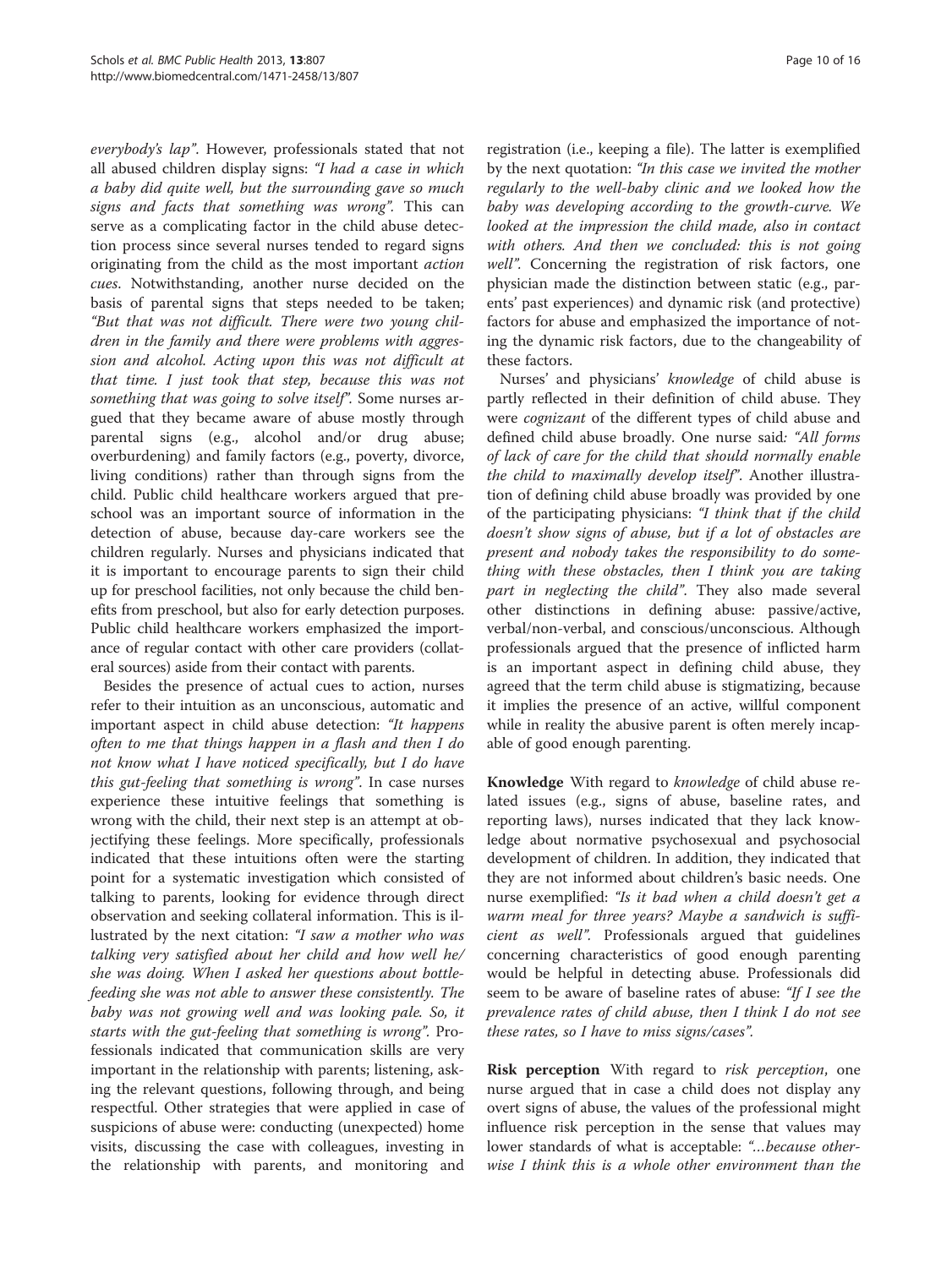environment I grew up in, but the child is actually quite happy". Workers seemed to use the subjectivity of their values as an excuse to not act upon signs. This was illustrated by the following quotation: "But you also have to contend with other cultures in which children are treated very differently. So, if you mention the basic needs of a child, then what are these needs?" Still, they showed some insight into this mechanism: "We set the bar too low for what is still acceptable and too high for reporting". The results showed that workers tend to ignore particular signs of abuse, for example, an unhygienic environment. The perception of risk is also influenced by the number of signs; the more signs present, the higher the risk is rated: "All together, it is an enumeration of circumstances/signs".

Table [2](#page-6-0) describes the results of this study as related to the motivation stage of the I-Change model.

Attitude With regard to child healthcare professionals' responsibility, the results showed that they regarded several tasks as falling within their responsibility, including motivating parents to accept help, monitoring the response to care, monitoring of high risk cases, and registration (keeping a file). They acknowledged their statutory responsibility to check whether a child's needs as prescribed by the Universal Convention on the Rights of the Child [\[40\]](#page-15-0) are met. Several physicians, although agreeing upon their statutory task, adhered to the view of a civil society [[41](#page-15-0)] which means that everybody is responsible for the wellbeing of children, especially because children between the ages 4 to 19 are only seen three times by the preventive child healthcare system. Public child healthcare workers also try to assist other professionals (e.g., teachers) in becoming more competent in the domain of child abuse. One physician mentioned that they trained professionals working at preschool facilities how to communicate their observations to parents.

Professionals expressed their dissatisfaction with regard to the quality, speed, and continuity of care started at the request of public child health. With regard to speed, nurses argued that it takes much too long for care to start, and when care is started, it often ends too soon: "At one moment I said to the case manager of the welfare agency: if you do not act upon it now, then I will report the case to the child abuse reporting agency". With regard to quality of care and contact with care providers, professionals mentioned that it is often not clear what the provided care entails. In addition, professionals indicated that they felt not always taken seriously by care providers and the child abuse reporting agencies, because they trivialize the problems, which reduces their

willingness to report. This was illustrated by one worker: "When I told them what the signs were, they said to me: we have much worse cases". Other complicating factors regarding contact with care providers consisted of poor coordination and difficulties with regard to the interchange of information: "Everybody is busy detecting abuse and they do not know from each other who is doing what."

Social influences Professionals' response to the question how they receive support in the child abuse reporting process can be divided into internal and external support systems. Internal sources of support consisted of peer review (e.g., checking signs of abuse) and emotional support. Questioning each other with the help of solution-focused questions [\[42\]](#page-15-0) was seen as an important part of peer review, because it stimulates further thinking. Other internal support systems mentioned were: evaluative meetings at the management level, guidelines/protocol, and the coordinator for the electronic child records. The latter focuses mainly on high risk families by monitoring and maintaining contact with the family. This can be regarded as a form of case management: "It is mainly process control and at the time signs emerge and there is already care in the family, I am checking what everybody is doing, especially in case multiple care providers are present".

Although professionals mentioned that there is a specific colleague with child abuse in his/her portfolio, they stated that this colleague is often too remote from their daily practice with families and often too inexperienced. Several professionals also mentioned a lack of emotional support at the managerial level: "I still go to my direct colleagues. At one moment when I had a case which I was distraught about I had to find help myself". Another aspect that was not taken up by the organization was the issue of safety. One nurse said that she arranged for herself that the police was on stand-by in a particular case in which she expected that a grandfather would come to the well-baby clinic and act aggressively. The public child health system also lacks the financial resources to allow scheduling of additional home visits, in cases of high-risk or serious concern. In some families continuous monitoring is needed to prevent abuse. One nurse exemplified: "I have a case in mind which went well for a time, just because I visited them regularly". Professionals reported both positive and negative experiences with the official child abuse reporting agencies, an external source. Negative experiences were related to bureaucracy: "This is not working. I am in need of discussing a case quickly by phone". Positive experiences consisted of follow-up contact with the agencies: "They became more active in calling back and asking questions about the case: how is it going now?" Other external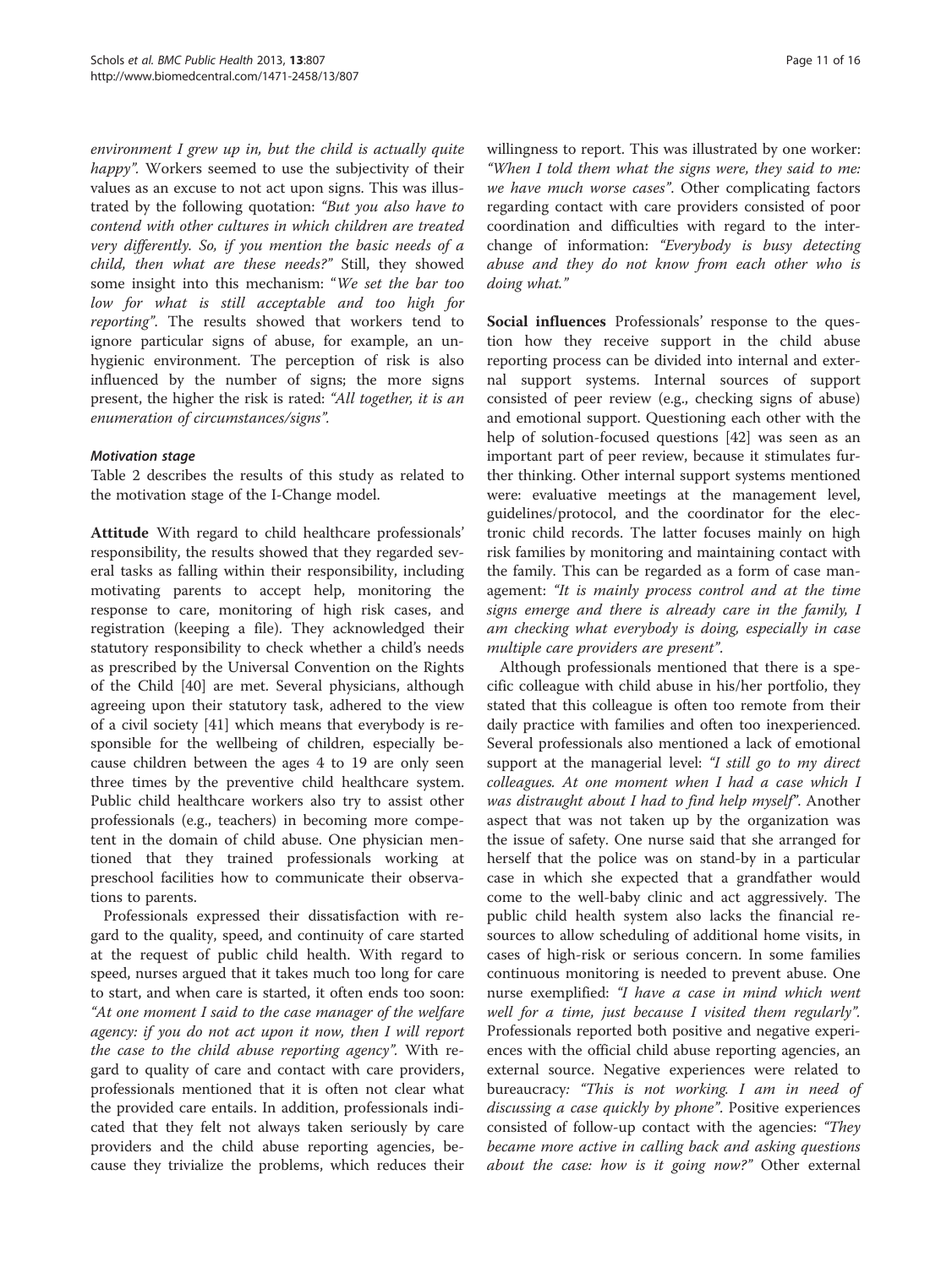sources of support included local police officers, preschool workers, general practitioners, school social workers, teachers, and mental health workers. One nurse exemplified the kind of support she received from the police by quoting: "You can check with the police easily. Sometimes you do not know if this father is really aggressive or not. I check this sometimes before I visit the family. Is this safe or not?" The results indicated that preschools were the largest external support system for the detection of child abuse.

Self-efficacy With regard to self-efficacy, professionals indicated that they found it difficult to communicate with parents: "I think we are just not able to have a difficult conversation with parents". More specifically, they explained that they find it difficult to deal with highly educated parents who are able to put on a friendly face. One physician indicated that she experienced difficulties checking if parents pay (enough) attention to the emotional well-being of their child and also in explaining to parents why this kind of support is important for a child's development: "But in case of a baby it is just difficult to explain that talking to the baby is very important, because otherwise the baby will not respond anymore". Nurses indicated that they would find an objective and transparent instrument helpful in motivating parents to seek care (and in detecting abuse): "That you can show to the parents. This is proven. If these signs are present then this raises reason for concern. And these are not my personal norms and values".

Notwithstanding the above, professionals already react adequately in a number of situations, such as talking to parents about child abuse risk factors and their worries regarding a child's situation. This is exemplified by one nurse in a conversation with an abused parent: "If victims of child abuse become a parent themselves, feelings of the experienced childhood abuse can arise more easily and become more accessible". A different explanation came from another nurse: "In times of distress the risk increases that you are going to act upon this in the same (abusive) way your parents did, even though this is not what you want". An illustration of discussing worries with parents in an adequate way was provided by one nurse: "I do not use the term child abuse, but I try to start up help in the family. I also make it clear that I am worried about the situation".

See Table [3](#page-8-0) for an overview of the thematic analysis of concepts related to the action stage of the I-Change model.

Performance skills When child healthcare professionals were asked what they required to deal more effectively with child abuse in their daily work, they stated that they would benefit from improving their communication skills by receiving training: "To be able to detect child abuse I must be able to have a difficult conversation with parents". Nurses indicated they find it difficult to discuss with parents their gut feeling that something is amiss. They also expressed a need for learning how to communicate with parents who could become aggressive: "I am thinking/looking where the door is. Am I safe here?". They also find it difficult to handle parents who do not want to cooperate or are resistant. They hoped a checklist would be helpful in sharing with parents concerns about abuse. However, they do not want a purely actuarial instrument; their professional judgment is important as well in the decision making process. Nurses argued that an instrument could also be helpful in communicating with care providers in the sense that their concerns would be taken more seriously. Furthermore, the instrument should be implemented broadly.

Besides training as a professional, one nurse stated that it also important to pay attention to the person behind the professional. Fears (e.g., asking sensitive questions), personal values and experiences around child abuse can act as an internal barrier and should be addressed in training and supervision.

Action planning With regard to action planning, the results showed that professionals are in need of consultation with (direct) colleagues during the complete child abuse detection process and not only in reporting (alleged) abuse. It is important that consultation takes place promptly and not several weeks later. One nurse, who was acquainted with the child abuse reporting guidelines, expressed that the guidelines make it easier to have discussions with other professionals about specific children.

Barriers Professionals noted several barriers in their daily work, both internal and external. The geographical distance between nurses' work district and their home can act as a barrier to act upon signs of abuse, in case the distance is small: "I experience this as a dilemma, because you are not only dealing with this particular family. If you are working in small villages, it spreads like wildfire, so you have to think about how you say and act upon things". Although the relationship with parents was mentioned as a tool for detecting child abuse and motivating parents to accept help, the relationship can also act as a barrier in the sense that it creates a blind spot in professionals which could lead to lowering their standards for good enough parenting. In addition, fear of losing contact with the parents could act as a barrier. Professionals were always balancing between watchful waiting on the one hand and taking action on the other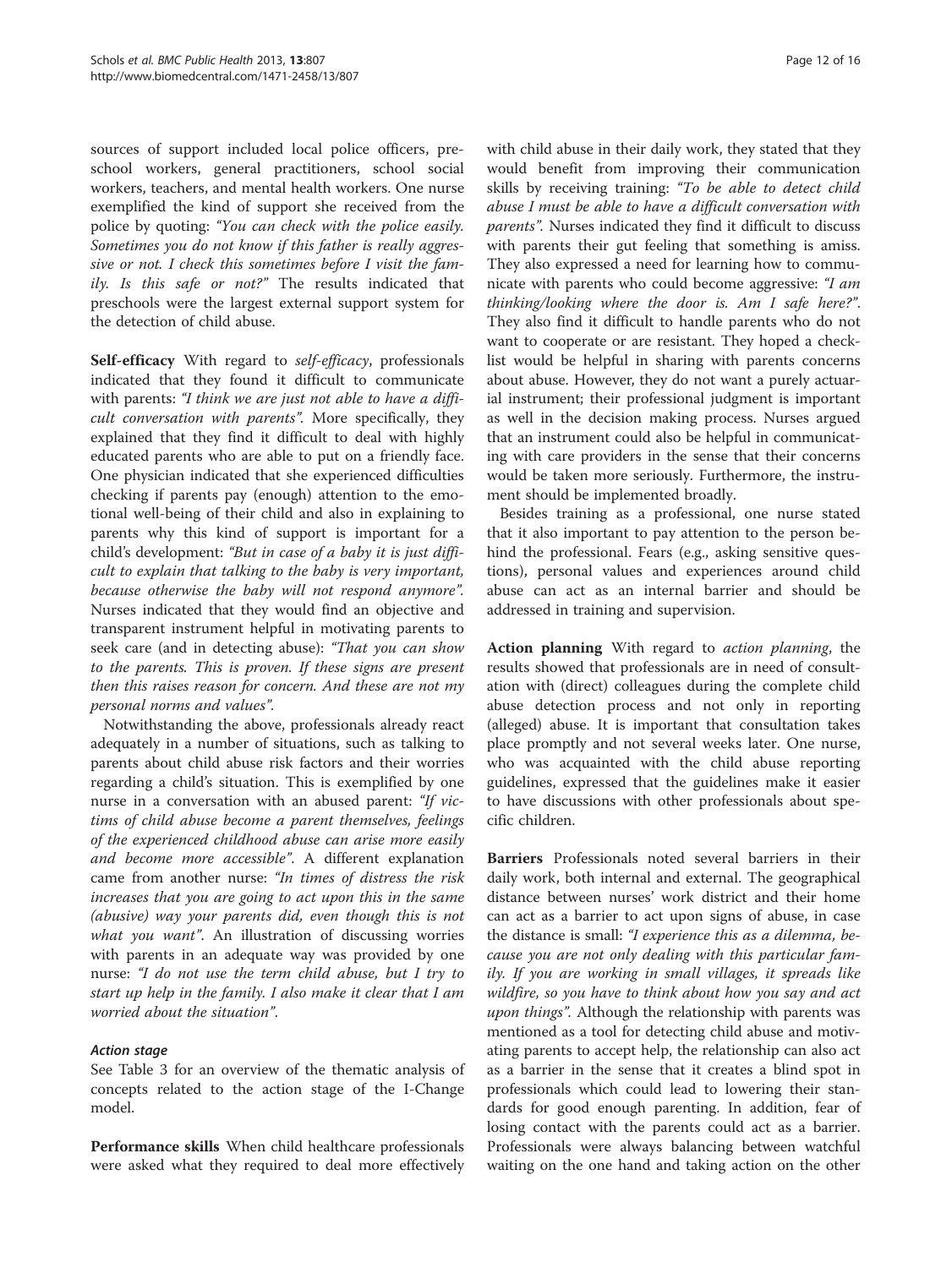hand: "But then it is about not wanting to break off the relationship with parents. You want to do it together with the parents. But sometimes this is not possible anymore, but when is this point reached?" Some professionals refer to safety risks as a barrier to talk to parents about suspicions of abuse and reporting abuse to child protection which could obviously lead to ignoring the most problematic cases.

### **Discussion**

In this study we performed focus group interviews with 33 frontline professionals working with children to investigate how these professionals deal with child abuse (issues) in their work. The validity of this qualitative study was increased by maximizing the richness of the data [\[43](#page-15-0)] by selecting experienced public child healthcare workers and primary school teachers carefully. Below we will discuss the findings in association with the three stages of the I-Change Model. In addition, the most salient differences between the two professional groups will be highlighted. Furthermore, recommendations for improvements are detailed.

At the awareness stage, the results showed few differences between the two professional groups. Both public child healthcare workers and teachers know about the different forms of child abuse. Their definition was consistent with the definition of child abuse in the empirical literature and in the extant Dutch Youth Welfare Law (2005; Article 1, sub m). Still, the results showed several gaps in professionals' knowledge concerning child abuse issues. For teachers, the main gaps were related to base rates of child abuse, signs of abuse and reporting procedures, partly due to a lack of attention to child abuse issues in their teacher education. These results concur with a previous study of Feng et al. which showed that in a sample of 598 kindergarten teachers more than 81% reported that both pre-service and in-service child abuse education was inadequate [[21\]](#page-15-0). Previous research found similar results for nurses [\[44,45](#page-15-0)]. Moreover, teachers seemed to have less knowledge of signs of abuse compared to public child healthcare workers; for example, the latter described the relation between risk factors and the onset of abuse in more detail. As a result of this, public child healthcare workers might be better at detecting child abuse risk factors and child abuse than teachers. An important shortcoming in nurses mentioned concerned their knowledge of children's psychosexual development. These findings imply that pre-service education should address child abuse and child development much more thoroughly. Since professionals are more likely to report abuse when they are aware of the impact of the abuse on the child [\[46\]](#page-15-0), training programs should emphasize the negative impact of abuse. However, increasing professionals' knowledge will not be sufficient to improve child abuse detection and reporting, because other determinants of the I-Change model also play an important role in the decision process. For example, Goebbels et al. found that the availability of action plans with regard to child abuse detection and reporting also influenced teachers' reporting behavior [\[19\]](#page-15-0). In addition, O'Toole et al. showed that post-graduate education alone did not predict child abuse detection and reporting [\[47\]](#page-15-0).

At the motivation stage, both professional groups showed similarities with regard to perceived support; direct colleagues were regarded as the most important support system. Related to this finding, it is recommended that preventive child healthcare organizations reserve more resources for regular consultations among their workers. With regard to external sources of support, the (local) police was seen as an important support system, especially with regard to safety issues. The police was also considered important in the detection phase of abuse. However, the results also showed that police support was not addressed at the organizational level; safety seemed not to be a core topic on the management's priority list. Roles and responsibilities of the involved parties need to be clarified. Our findings imply that statutory regulations alone do not offer enough support for professionals in the child abuse reporting process. For teachers, the local network was also an important source of support, due to the diversity of professionals contributing to this network. Since primary school teachers themselves do not report their suspicions of child abuse to child abuse reporting agencies, but to the school's principal or remedial teacher, it is important that teachers, in case they suspect child abuse, feel supported by school management. Concerning *attitude*, the results showed that the public child healthcare workers view themselves as case manager and are more active in looking for signs of abuse compared to primary school teachers. The latter showed a higher threshold for acting upon suspicions of abuse. These findings may be due to differences in legal obligations of both professional groups. The health workers are also more comfortable talking to parents about suspicions of child abuse (selfefficacy). Both groups experienced difficulties in detecting emotional abuse and in explaining to parents that offering adequate stimulation to a child is important for the child's development. Teaching aides for educating parents about children's emotional needs and development are necessary. With regard to attitudes toward child abuse reporting, teachers were not convinced that the child would benefit from a report to child protection. This view is supported by findings from the recent Samson Report [[48](#page-15-0)] of child abuse within Dutch youth care institutions. They found that children who were placed in out-of-home care were 2.5 times more likely to become a victim of child sexual abuse than Dutch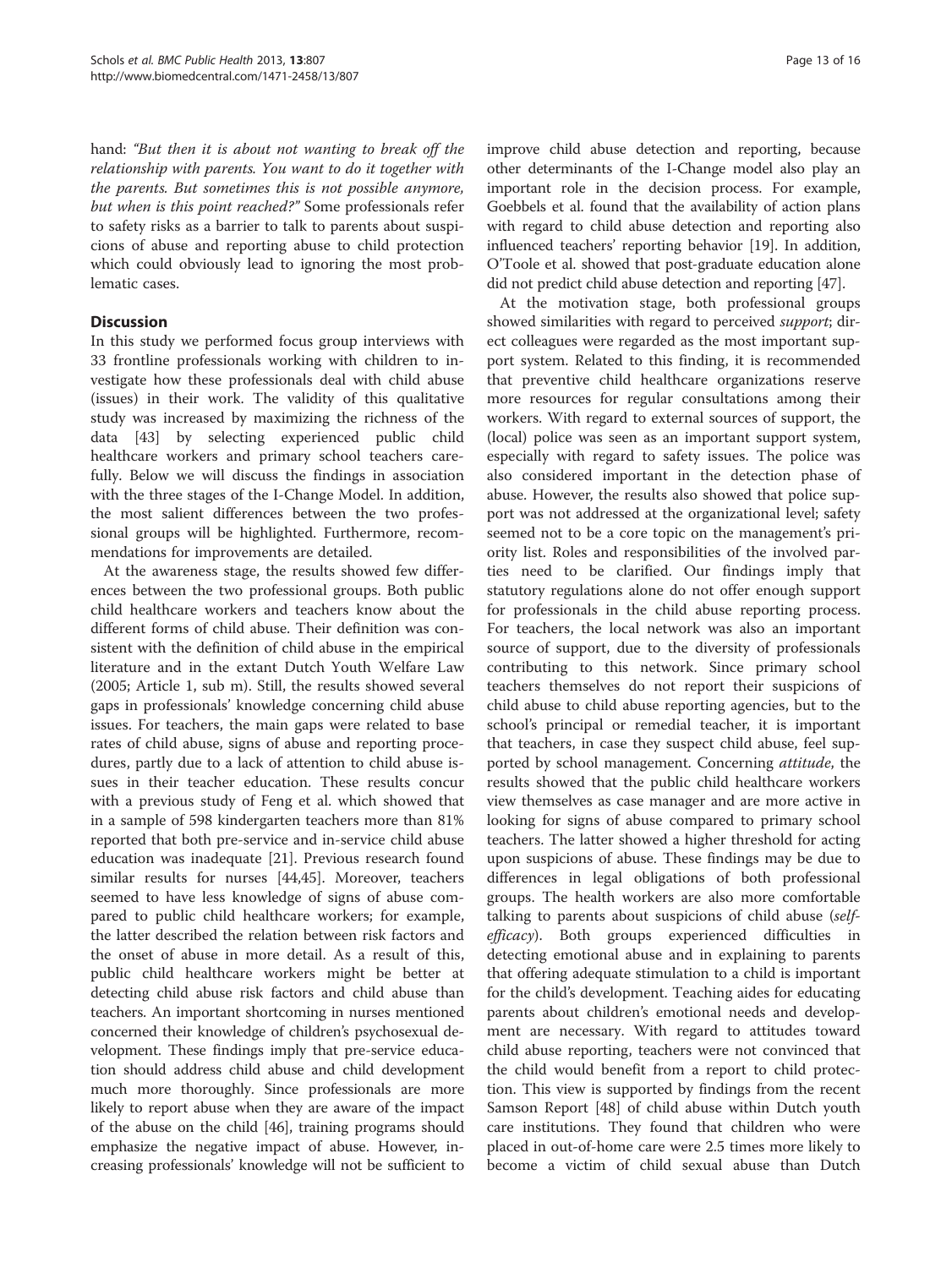children living with biological parents. For children with an intellectual disability this rate was even higher.

At the action stage, the two professional groups differed with regard to skills. Public child healthcare workers clearly possess more skills to communicate with parents compared to primary school teachers. Still, both groups indicated experiencing problems talking with highly educated parents. In addition, teachers also found it challenging to talk with children. This is a finding of concern, since teachers see children on a daily basis and of the two professional groups they have most opportunities to gain children's confidence. These results imply that training in communication skills would be important for ameliorating the detection of abuse. Research has shown previously that mothers' disclosure about her child's psychological functioning to a physician predicts the detection of psychosocial problems [\[49](#page-15-0)]. Physicians' interviewing style and communication skills are found to enlarge these disclosures [\[50](#page-15-0)]. Barriers for reporting that were identified by the participants were in line with the results of previous studies; being afraid of the consequences [[51](#page-15-0)], feelings of guilt, not having confidence in follow-up care [\[52\]](#page-15-0), and "feeling uncertain about the evidence" (p.342) [[44\]](#page-15-0). The latter barrier could be addressed by using a structured risk screening instrument. Our results indicate that an instrument would be most helpful in cases in which signs of abuse are not obvious, because it would help with objectification.

Taking all findings into account, primary school teachers would most likely benefit from a program or method which involves both children and teachers and which is imbedded in the school's structure, because child abuse detection is not their primary task and therefore they often have limited time and resources to spend on child abuse issues. With regard to the design of a program, the use of interactive techniques such as active rehearsal and modelling is suggested, because literature shows that child sexual abuse prevention programs are most effective when interactive techniques are used [\[53](#page-15-0)]. The most effective personal safety programs comprise multiple sessions, opportunities to practice skills and parental involvement [\[54](#page-15-0)]. The results of the present study also imply that it might be favourable to employ two (part-time) teachers per classroom since they could discuss possible signs of child abuse. In addition, school support could serve as a motivational factor in the child abuse reporting process. The professional with child abuse prevention in his/her portfolio should be trained in assessing child abuse risk and communicating with parents and care providers of the family. They should also pass on their knowledge and skills to the teachers and assist teachers in managing a vulnerable child in the classroom. It is their task to monitor how the child is doing.

For the public health nurses, home visits are an important tool in the detection of child abuse (and child abuse risk factors) and subsequently in child abuse prevention. Olds et al. found that prenatal and early infancy home visits, in comparison to routine community care, led to improved pregnancy and postnatal outcomes for mothers and children [[55,56\]](#page-15-0). A study into the longterm consequences of these home visits revealed that over a follow up of 15 years, the number of proven child abuse reports among nurse-visited mothers was almost half that of the not nurse-visited women. This effect was even larger among families who were more at risk [\[57](#page-15-0)]. Nurses in our sample acknowledged the benefits of home visits as well. In The Netherlands, several standard home visits are conducted in the first years of a child's life. Furthermore, a child abuse risk detection tool should be imbedded in the home visiting system. Grietens et al. developed a scale for home-visiting nurses for identifying risks of physical abuse and neglect in mothers with a newborn child, the Early Risks of Physical Abuse and Neglect Scale (ERPANS) [\[58\]](#page-15-0). The ERPANS subscales "social isolation", "distorted communication", and "psychological problems' were able to discriminate between non-abusive and recently abusive mothers [\[10](#page-14-0)]. Another effort to improve public child healthcare nurses' risk assessment of parenting and child developmental problems was recently made by Staal et al. [\[59\]](#page-15-0). They developed a structured interview, the Structured Problem Analysis of Raising Kids (SPARK), using a three-step model; detection, clarification, and analysis. After the home visit the nurse completes the SPARK with an overall risk assessment. The SPARK was shown to possess discriminative validity; children from lower socio-economic status families scored significantly worse on the overall risk assessment compared to children from higher socioeconomic status families [[60](#page-15-0)]. The overall risk assessment of the SPARK was also shown to be predictive for child abuse reports to the official reporting agencies [\[61\]](#page-15-0). Aside from home visits, the public health nurses in our study also took on the role of case manager, by keeping in contact with care providers involved with at-risk families, to monitor the child's wellbeing.

An inherent limitation of qualitative research is related to the generalizability and ecological validity of the study findings. Since we included nurses who were willing to participate in the study voluntarily, selection bias might have occurred in the sense that the participants of our study could have been more motivated and interested in child abuse prevention than the average public child healthcare worker or teacher. Due to the explorative nature of this study, the results cannot be generalized to frontline workers from other professions. Concerning the generaliziblity of the results to similar professional groups in other countries, we have to be cautious as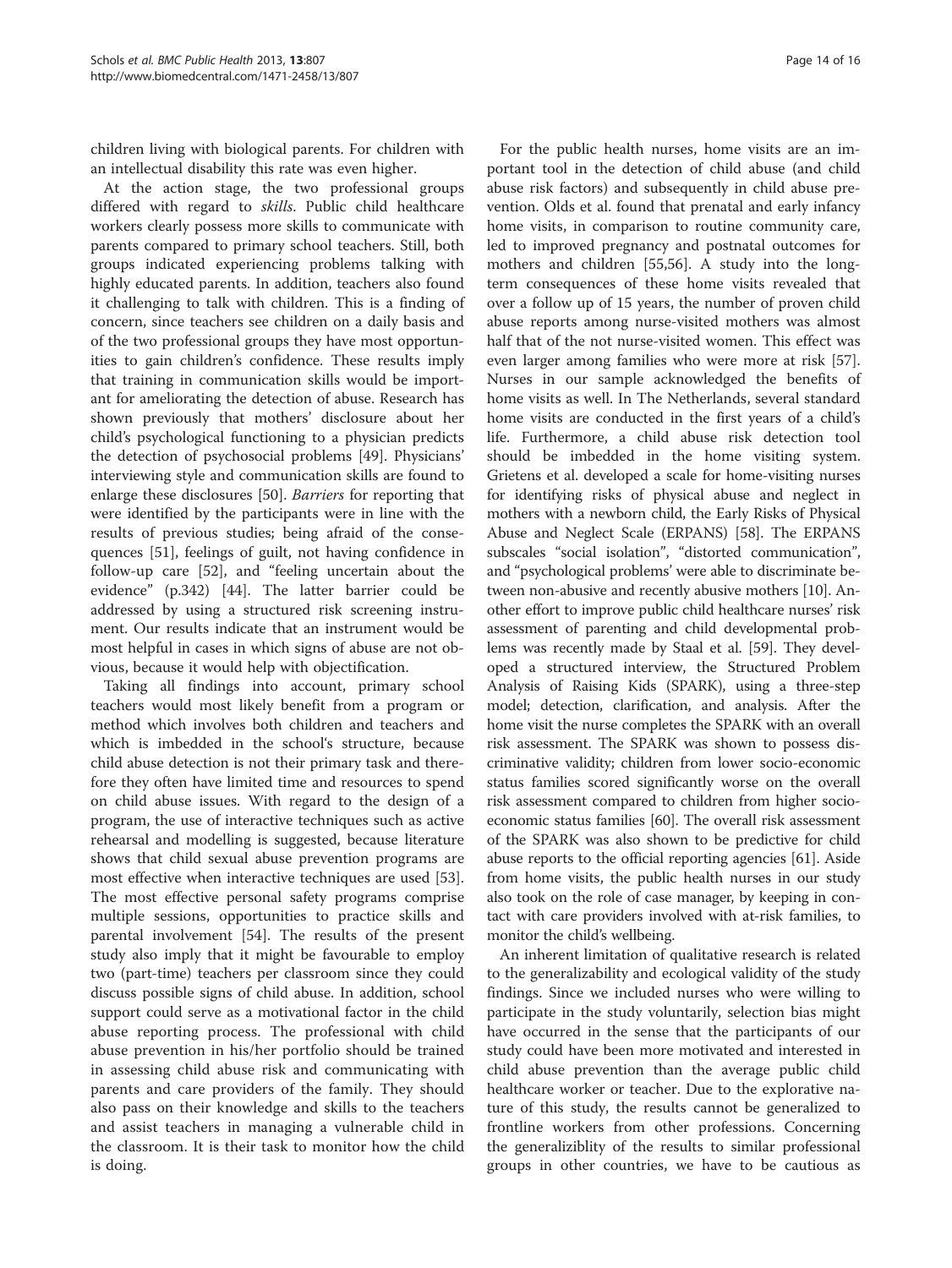<span id="page-14-0"></span>well. Statutory obligations regarding child abuse reporting differ across countries and these impact the child abuse detections and reporting process via factors such as knowledge, attitude, and support. On the basis of a qualitative study, we are not able to make inferences about the causal relationship between the different behavioral determinants. It is unknown how the behavior determinants interact. In order to obtain an overall perspective on child abuse detection and reporting practices, it is required that future research focuses on other stakeholders such as youth care providers, school principals and management teams. Finally, at the time of the interviews were conducted, schools differed with regard to the use of the child abuse reporting guidelines, because the guidelines were not yet a legal requirement, may have influenced our study findings.

In the Netherlands, the national child abuse reporting guideline is effective as of July 1, 2013. The guidelines comprise 'rules' regarding conduct and instructions for citizens and professionals when they suspect or identify a case of child abuse [[62](#page-15-0)]. The guidelines distinguish five steps; gathering and documenting signs of abuse, consulting a colleague, talking to the parents, judging the severity of the situation, and acting upon the suspicions of abuse (e.g., arranging help, filing a report). There will be no mandatory reporting regarding child abuse. The child abuse reporting guidelines could not only be helpful in providing direction, but they can also provide support, for example, reducing teachers' feelings of guilt in situations where the child is placed out of the home due to a report. However, it is evident from our study that the reporting guidelines alone will not be sufficient to solve all the problems professionals encounter in this domain.

### Conclusions

In conclusion, the results of the present study demonstrate the complexity and dynamics of the child abuse detection and reporting process. Understanding of this process is crucial with regard to the development of an effective child abuse (risk) detection method. Ameliorating teachers' pre-service education with regard to child abuse issues would be an important first step. Education programs, including pre-service education, for both professional groups should focus on the practice of communication skills. Child abuse reporting guidelines could increase professionals' confidence to report in specific circumstances. Both professional groups are in need of methods for objectifying their suspicions, especially in case of circumstances in which implicit rather than obvious signs of abuse are present. The use of a structured method could strengthen the basis of their suspicions and could improve the detection and reporting of abuse.

### Additional file

### [Additional file 1:](http://www.biomedcentral.com/content/supplementary/1471-2458-13-807-S1.pdf) Protocol for focused group interviews.

### Competing interests

This research was supported by grants from ZonMw, the Netherlands organization for health research and development (project number 61300035), Stichting Kinderpostzegels Nederland, and Achmea Foundation Victims and Society (Stichting Achmea Slachtoffer & Samenleving) to Corine de Ruiter, PhD. There is no competing interests.

### Authors' contributions

MWAS carried out the focus group interviews and drafted the manuscript. CR contributed substantially to the conceptualisation and design of the study and provided extensive feedback on the manuscript. FGÖ carried out the focus group interviews and provided feedback on the manuscript. All authors read and approved the final manuscript.

### Acknowledgements

We thank Professor Gerjo Kok, PhD. who provided constructive feedback on the manuscript.

### Author details

<sup>1</sup> Faculty of Psychology and Neuroscience, Maastricht University, Maastricht, The Netherlands. <sup>2</sup>TNO Quality of Life, Leiden, The Netherlands.

### Received: 21 April 2013 Accepted: 29 August 2013 Published: 5 September 2013

### References

- World Health Organization: Preventing child maltreatment: a guide to taking action and generating evidence. Geneva: WHO; 2006.
- 2. Alink L, Van IJzendoorn MH, Bakermans-Kranenburg MJ, Pannebakker F, Vogels T, Euser S: Kindermishandeling in Nederland anno 2012: De tweede nationale prevalentiestudie mishandeling van kinderen en jeugdigen (NPM-2010). [Child abuse in The Netherlands: The second national prevalence study]. Leiden: Leiden University; 2011.
- 3. Van IJzendoorn MH, Prinzie P, Euser EM, Groeneveld MG, Brilleslijper-Kater SN, Van Noort- van der Linden AMT, Bakermans-Kranenburg MJ, Juffer F, Mesman J, Klein-Velderman M, San Martin Beuk M: Kindermishandeling in Nederland anno 2005: De nationale prevalentiestudie mishandeling van kinderen en jeugdigen (NPM-2005). [Child abuse in The Netherlands: The national prevalence study]. Leiden: Leiden University; 2007.
- 4. Baeten P: Meldcode kindermishandeling: richtlijnen voor het handelen van beroepskrachten. [Reporting child abuse: Guidelines for professionals]. Utrecht: NIZW Jeugd; 2002.
- 5. Euser EM, van IJzendoorn MH, Prinzie P, Bakermans-Kranenburg MJ: Prevalence of child maltreatment in the Netherlands. Child Maltreat 2010, 15:5–17.
- 6. DHHS: Child Maltreatment 2005. [http://www.feministed.com/ref/doc/DHHS-](http://www.feministed.com/ref/doc/DHHS-2005-Child-Maltreatment.pdf)[2005-Child-Maltreatment.pdf](http://www.feministed.com/ref/doc/DHHS-2005-Child-Maltreatment.pdf).
- 7. Dunnink G, Lijs-Spek WJG: Activiteiten basistakenpakket jeugdgezondheidszorg 0–19 jaar per contactmoment. Bilthoven: RIVM/Centrum Jeugdgezondheid; 2008.
- 8. Reijneveld SA, de Meer G, Wiefferink CH, Crone MR: Detection of child abuse by Dutch preventive child-healthcare doctors and nurses: has it changed? Child Abuse Negl 2008, 32:831–837.
- 9. Abrahams N, Casey K, Daro D: Teachers' knowledge, attitudes, and beliefs about child abuse and its prevention. Child Abuse Negl 1992, 16:229–238.
- 10. Grietens H, Geeraert L, Hellinckx W: A scale for home visiting nurses to identify risks of physical abuse and neglect among mothers with newborn infants. Child Abuse Negl 2004, 28:321–337.
- 11. Browne KD, Hanks H, Stratton P, Hamilton C: Early prediction and prevention of child abuse: a handbook. England: John Wiley & Sons, Ltd; 2002.
- 12. Dakil SR, Cox M, Lin H, Flores G: Physical abuse in U.S. children: risk factors and deficiencies in referrals to support services. J Aggression, Maltreat Trauma 2012, 21:555–569.
- 13. Milner JS, Chilamkurti C: Physical child abuse perpetrator characteristics. J Interpers Violence 1991, 6:345–366.